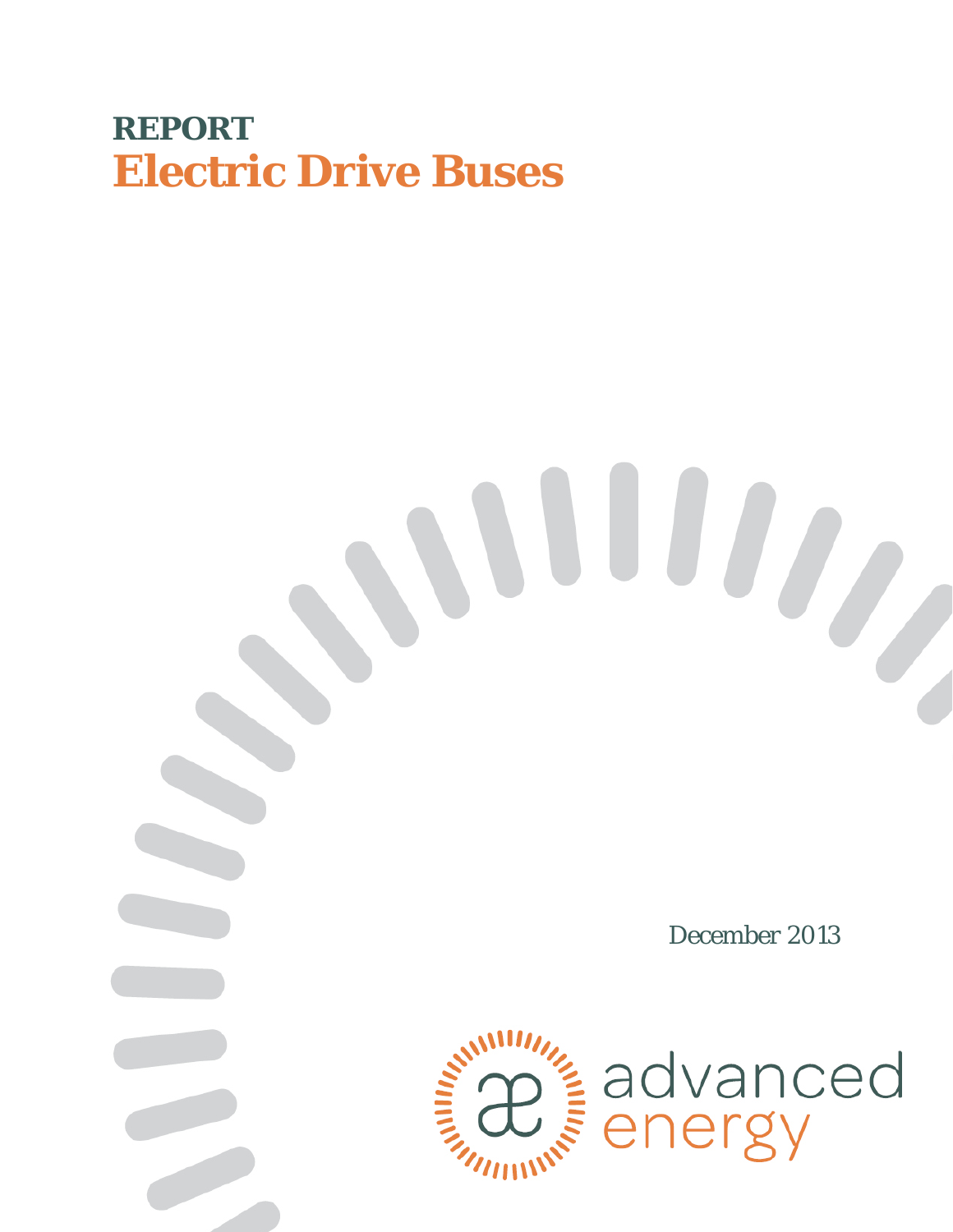#### **Primary Investigators / Authors**

Anna Stokes, Advanced Energy Lisa Poger, Advanced Energy

**Organizations** Advanced Energy



Electric Drive Buses 2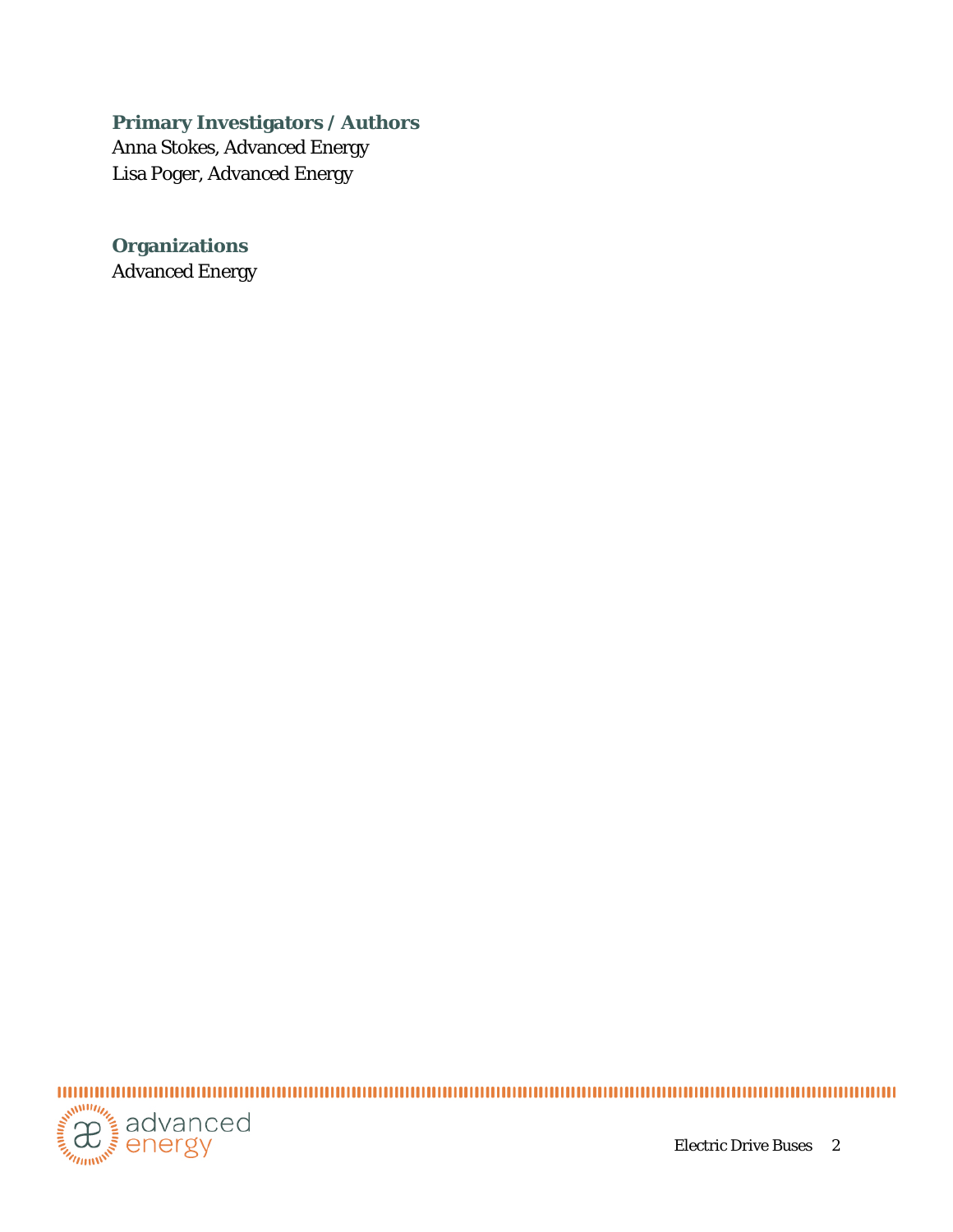# **TABLE OF CONTENTS**

| <b>TECHNOLOGY OVERVIEW</b>                                                                                                                         |  |
|----------------------------------------------------------------------------------------------------------------------------------------------------|--|
|                                                                                                                                                    |  |
|                                                                                                                                                    |  |
|                                                                                                                                                    |  |
|                                                                                                                                                    |  |
|                                                                                                                                                    |  |
|                                                                                                                                                    |  |
|                                                                                                                                                    |  |
|                                                                                                                                                    |  |
|                                                                                                                                                    |  |
| TRANSIT: VIA METROPOLITAN TRANSIT (A TIGGER PROGRAM RECIPIENT)  21<br>SCHOOL BUS: ADVANCED ENERGY'S PLUG-IN HYBRID ELECTRIC SCHOOL BUS PROGRAM  22 |  |
|                                                                                                                                                    |  |
|                                                                                                                                                    |  |
|                                                                                                                                                    |  |

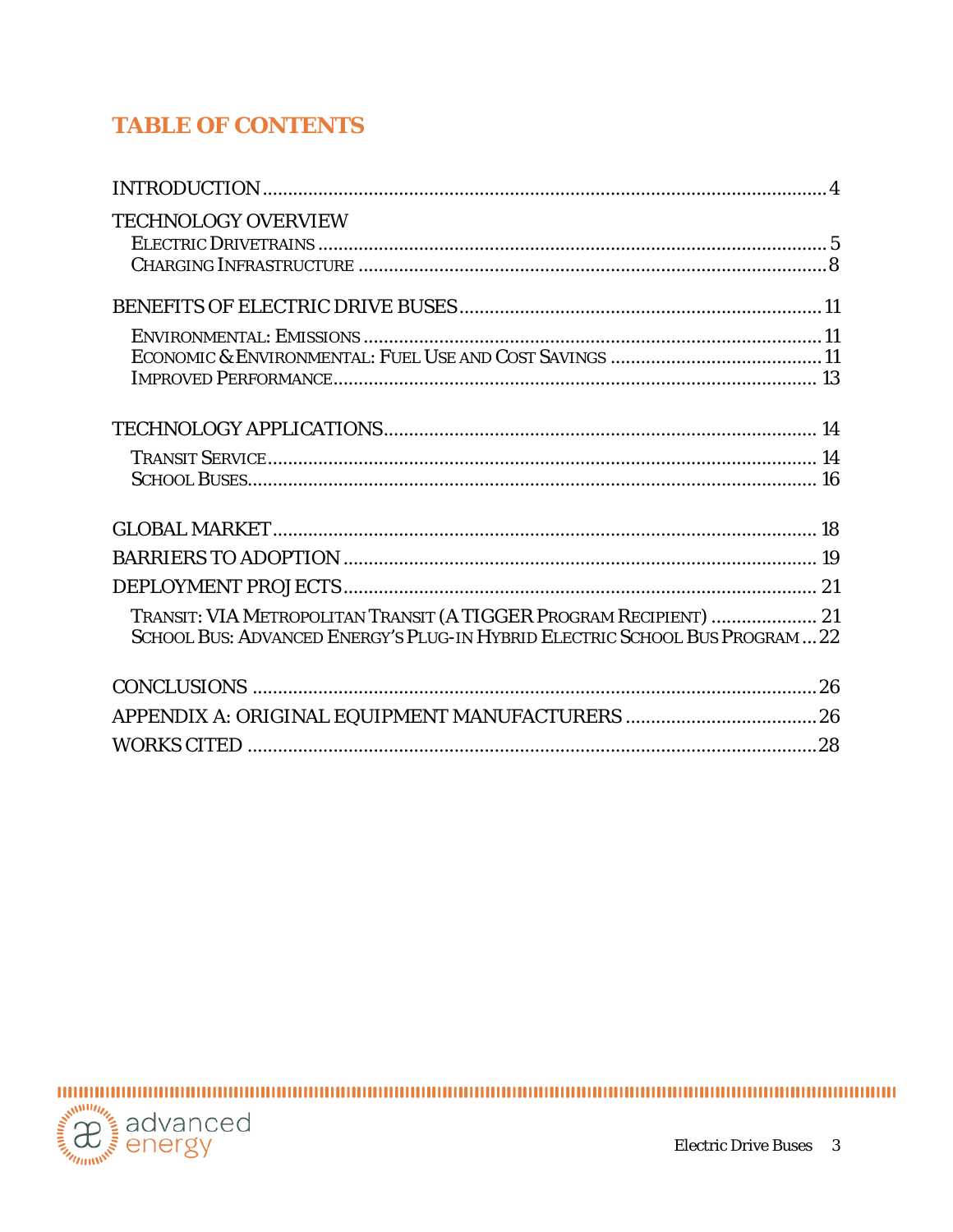# <span id="page-3-0"></span>**INTRODUCTION**

Electric drive vehicles offer many advantages over their conventionally-fueled diesel counterparts, including environmental improvements, energy security, quieter operation and total fuel-cost savings (Jerram & Gartner, 2012). Over the past 20 years, **light-duty** passenger vehicles have been in the lead as far as adoption of hybrid and battery-electric technologies is concerned; however, the **medium- and heavy-duty**  vehicle market is rapidly shifting with increasing adoption of alternatively-fueled buses, including those powered by electric drivetrains. As public policy efforts continue to expand their focus to include greenhouse gas (GHG) emissions reductions, in addition to EPA criteria pollutants, there has been a renewed interest in low-carbon and zeroemission buses. Electric drive buses have the ability to greatly reduce GHG emissions, as well as particulate matter and smog, which allows them to be an ideal technology for urban communities to adopt. Additionally, fixed routes and schedules common to most buses today make them an ideal application for electric-fuel adoption. In North America alone, hybrid electric vehicles now comprise as much as 40 percent of new purchases of transit buses. This has been due largely to thriving research and development in the electric vehicle industry (Jerram & Gartner, 2012). This report provides an overview of the currently available electric drive bus technologies and addresses some of the benefits and barriers to adoption.

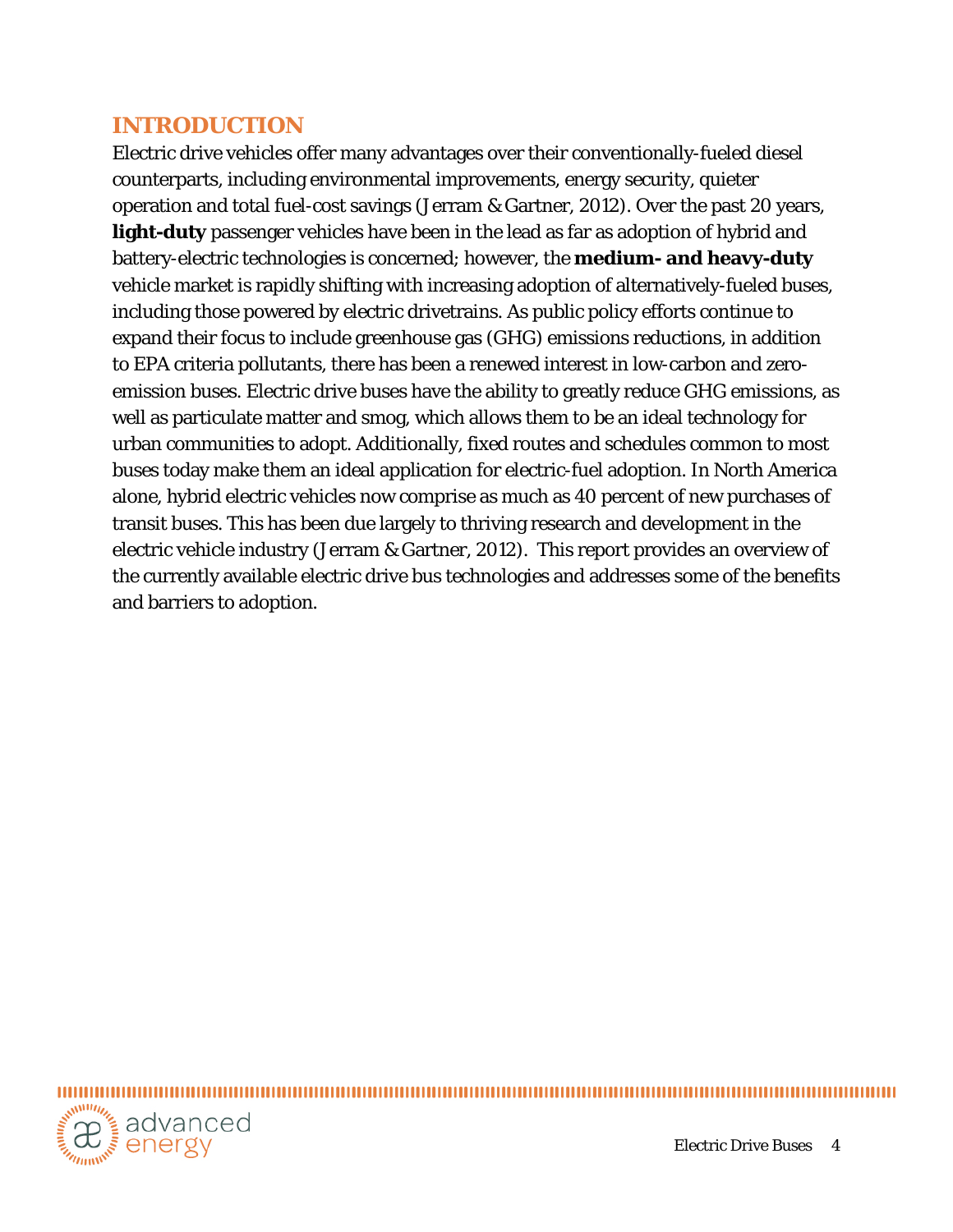# <span id="page-4-0"></span>**TECHNOLOGY OVERVIEW**

## <span id="page-4-1"></span>**Electric Drivetrains**

Although there are many options for buses that are "greener," this report only addresses electric drivetrain buses. The three types of electric drivetrain buses are:

- 1. Hybrid Electric;
- 2. Plug-in Hybrid Electric; and
- 3. Battery Electric.

These three technologies differ in their design and operation as well as their expected benefits and ideal applications.

The most widely adopted electric drivetrain bus is the hybrid electric vehicle (HEV). HEVs are highway-capable vehicles that utilize both liquid fuels and an energy storage system, such as a battery, to power the vehicle. HEV batteries are designed to capture excess electricity during operation of the vehicle to increase efficiency and reduce fuel consumption and emissions. As opposed to relying on a connection to the electric power grid to charge the battery, HEVs use a combination of regenerative braking and power from the internal combustion engine (ICE) to supply power to the battery. HEV buses utilize a smaller ICE than a standard bus in combination with the electric drive system. Ultra-low sulfur diesel (ULSD) – a fuel blend containing a maximum of 15 parts per million of sulfur designed to decrease emissions – is the most common fuel used with hybrid-electric bus ICEs. The combination of ULSD and hybrid-electric vehicles can help to drastically reduce emissions by transit agencies (North Carolina Department of Transportation (NCDOT), 2008).

Hybrid electric technology is fairly mature and has been explored in the vehicle market for more than a century. Hybrid vehicle sales saw a decline in the early 1900s with the introduction of the assembly line manufacturing approach and self-starting engines, though revival of the hybrid market began again in the late 1960s with increasing fuel prices and pollution concerns. There are currently two classifications of HEVs: *mild hybrids* and *full hybrids*.

#### *Mild Hybrids*

Mild hybrids have an electric motor that allows the vehicle to turn off its engine when it is coasting, braking or idling. The electric motor is also able to assist the

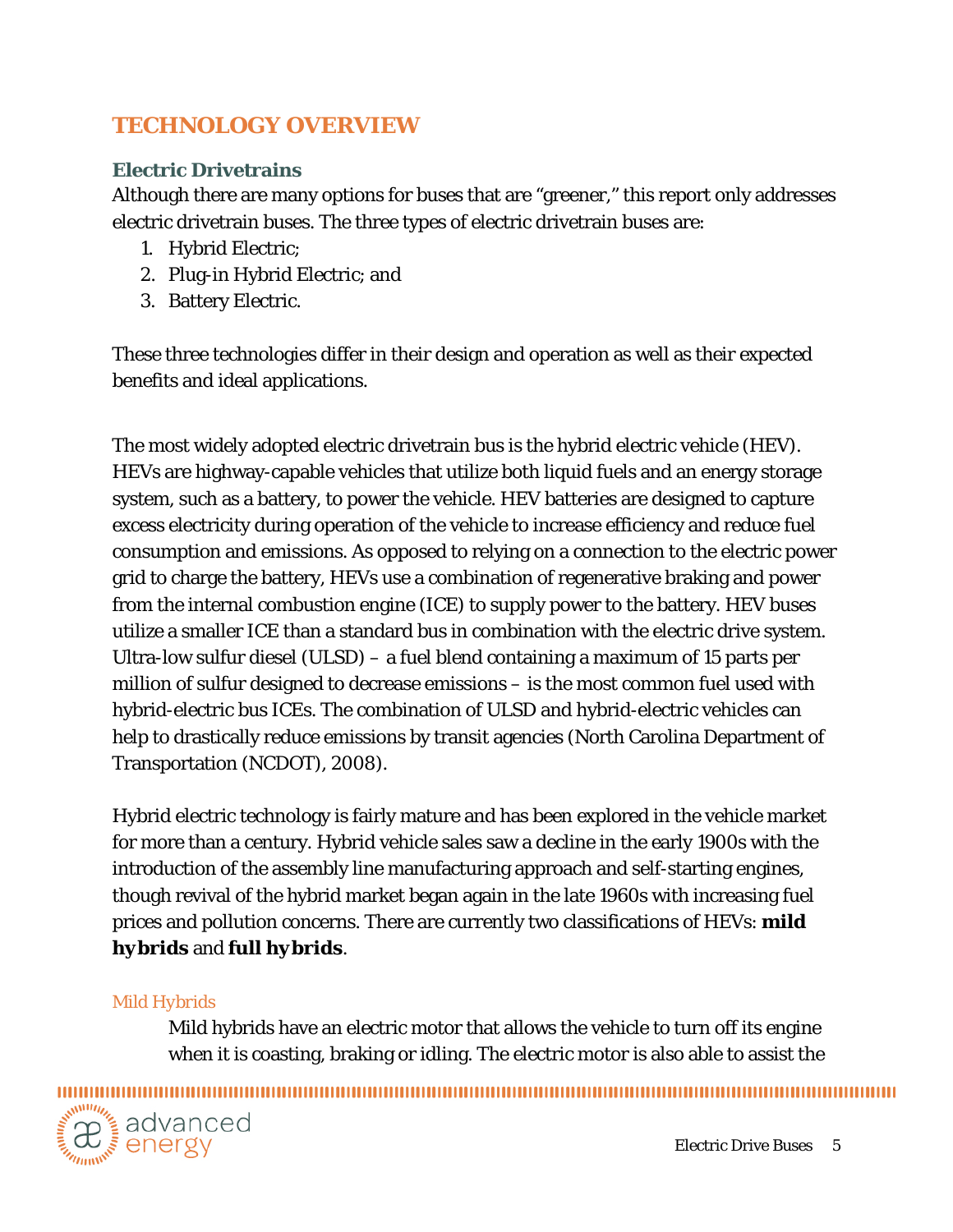engine when there is extra power needed. The energy that would normally be irrecoverable is harvested and utilized to charge the battery of the vehicle (EESI, 2007). The mild hybrid differs from the full hybrid vehicle in that the electric motor of the mild hybrid does not have the capacity to power the vehicle on its own.

#### *Full Hybrids*

Full hybrids have the ability to power the vehicle using only the engine, only the electric motor or a combination of both. The electric motor also allows the vehicle to turn off the engine when the vehicle is coasting; braking or idling and can assist the engine when extra power is needed, thereby reducing fuel consumption and vehicle emissions.

A plug-in hybrid electric vehicle (PHEV) is a similar to a HEV; however, PHEVs include additional energy storage capacity and are able to recharge from an external power supply, such as the electric power grid. Plug-in hybrid-electric buses have offered anywhere from 25- to- 50 percent fuel economy improvement as compared to an average ICE bus (Jerram & Gartner, 2012). There are two different types of PHEVs in the vehicle market today, *parallel* and *series*. Likewise, there are differences in the system configuration and ideal application for each type (Jerram & Gartner, 2012).

#### *Parallel Hybrid Electric Vehicles*

Parallel hybrid electric vehicles contain both an ICE and an electric motor. The two components are connected independently to the transmission and can power it together or independently. The ICE is designed to power the vehicle at higher speeds, such as on the highway or interstate, while the electric motor provides power to the vehicle during situations of stop-and-go traffic. The battery can be recharged using regenerative braking which helps to recover lost energy, or by connecting to the electric power grid. In general, a parallel hybrid system is better utilized in applications where there is both stop-and-go as well as higher speed or steady speed driving (Jerram & Gartner, 2012).

Parallel hybrid vehicles require smaller and simpler batteries and motors than series hybrid vehicles, often making them a more affordable option.

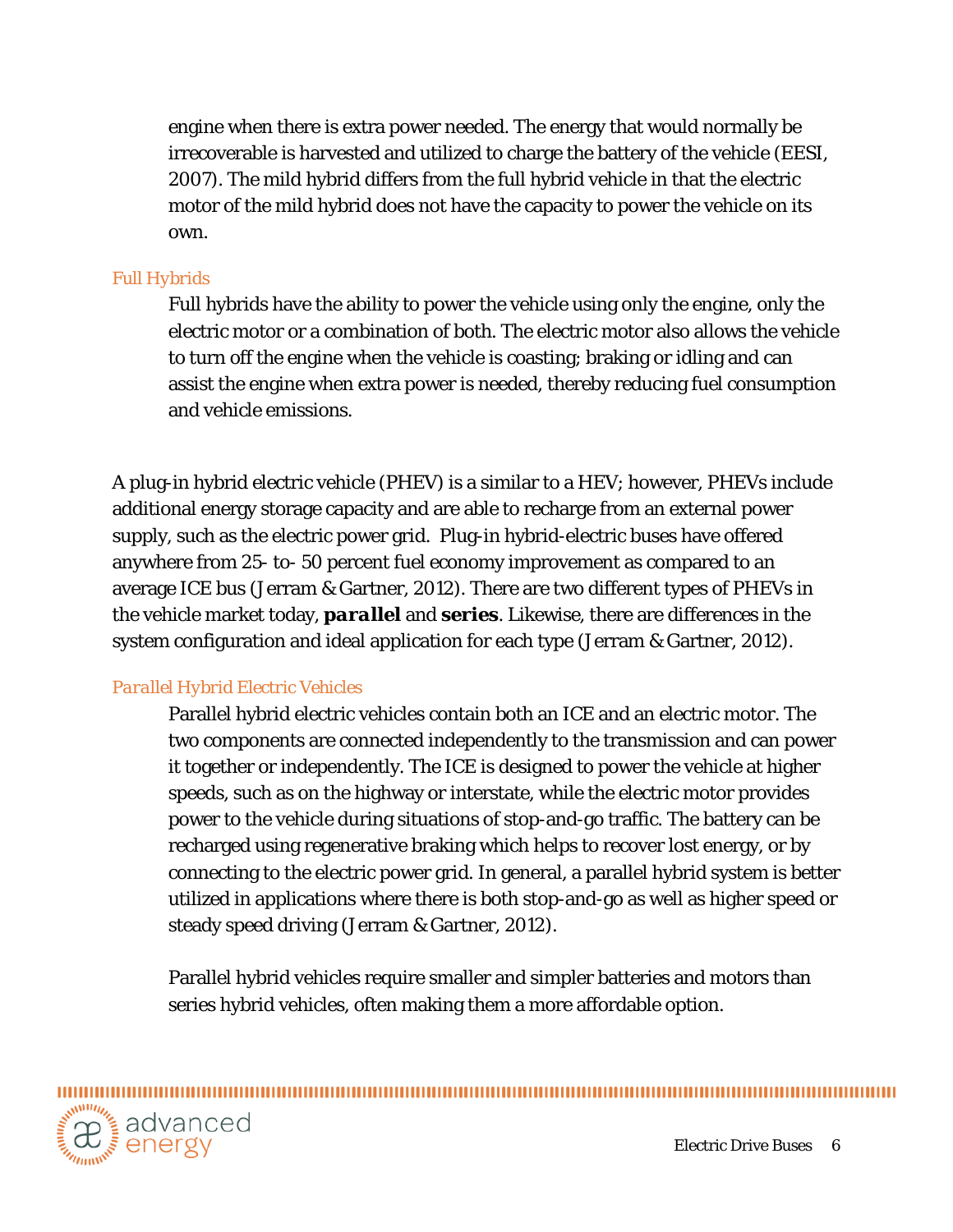#### *Series Hybrid Electric Vehicles*

Series hybrid-electric vehicles contain both an ICE and an electric motor. Only the electric motor is connected to the transmission. The ICE of the series hybrid is connected to an electric generator, which converts the energy produced by the ICE into electric power for the electric motor. The electric generator is also utilized to recharge the vehicle's battery, supplying extra power to the electric motor (EESI, 2007). With a series hybrid-electric vehicle, the ICE can operate at a more optimum rate, allowing itself to be switched off temporarily; as it is not directly connected to the wheels (Callaghan & Lynch, 2005). Unlike the parallel hybrid system, the series hybrid-electric system is more suited to low speeds and stop-and-go traffic and is often seen in urban settings (EESI, 2007).

In series hybrids there is no need for a complicated multi-speed transmission and clutch. This is because only the electric motor is used to directly drive the transmission, which may only even have a single gear. Series hybrids also have smaller and more efficient gasoline engines due to the fact that they do not directly power the vehicle, and are therefore not subject to energy demands of driving in stop-and-go traffic. Because of these design features, series hybrids are more suited for urban and suburban driving conditions where a great deal of stop-and-go traffic is seen (Randall).

Also called "all-electric" vehicles, these vehicles are solely driven by an electric motor and have no on-board ICE. The vehicles must be plugged into an external power source to be recharged in order to run (Advanced Energy). The technology behind battery electric buses is much less mature than the technology seen in hybrid-electric systems, but does offer additional benefits like zero tailpipe emissions, low-noise operation and an increased potential to help shift the transportation sector away from petroleum dependence (Jerram & Gartner, 2012).

Battery electric vehicles are widely under development and demonstration throughout the majority of world. China, for example, has undertaken an impressive initiative to accelerate the deployment of battery electric vehicles. The "Ten Cities, Thousand Vehicles Program" is meant to expedite the widespread adoption of all types of electric vehicles. Since the program's beginning in 2009, hundreds of battery electric buses have

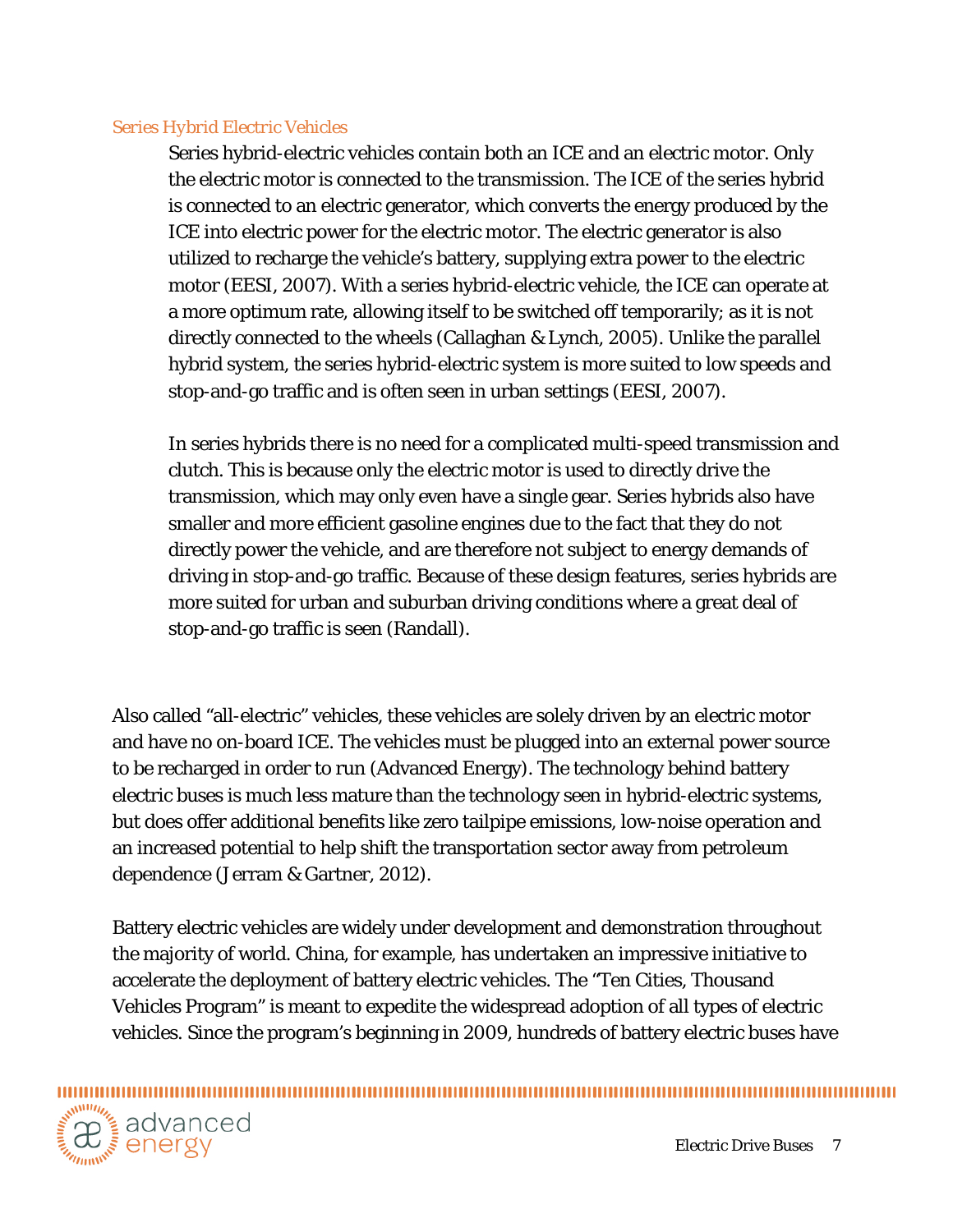been successfully deployed throughout China. This effort has helped to establish China as a leading developer of battery electric buses. More than 10 battery electric bus manufacturers are located there. Although China is expected to continue to lead the world in the deployment of electric buses, the United States, Canada and many countries in Europe are following suit with many new original equipment manufacturers (OEMs) between them. With vast support from government funding, these countries have the potential to eventually surpass China in the production and deployment of battery electric buses (Jerram & Gartner, 2012).

Given their limited range and reliance on electric charging infrastructure, battery electric buses are well suited for defined routes with a central return point for fueling.

#### <span id="page-7-0"></span>**Charging Infrastructure**

Charging infrastructure is required to safely transfer electric fuel to plug-in electric vehicles. Charging infrastructure, also known as charging stations, is the means by which the electric vehicle is able to connect to the electric power grid for fuel. There are two modes of electric vehicle charging: alternating current (AC) and direct current (DC). The equipment options for these two modes of charging offer a range of charge times and infrastructure complexity.

The majority of electric drivetrain buses available today are AC charge compatible, meaning they are able to charge from 120 or 208/240 Volt AC outlets using an appropriate connector. This method however is time consuming as the speed of charge is limited by power availability and therefore is not widely used. .

For higher speed charging, DC fast charging equipment is required. Although this technology requires a higher power utility supply, it is still preferred as it is able to supply DC power directly to the batteries allowing them to charge at a much faster rate. Several manufacturers are looking into development of DC fast charge systems for plugin electric buses. The electric bus manufacturer Proterra has developed a FastFill™ Charging Station. This on-route charging station offers a rapid and convenient method for charging bus fleets (Proterra, 2013).

The fast charge system can charge a bus with a 40 mile range in roughly 10 minutes. If necessary, the system can reach at least a 92 percent charge in as little as six minutes

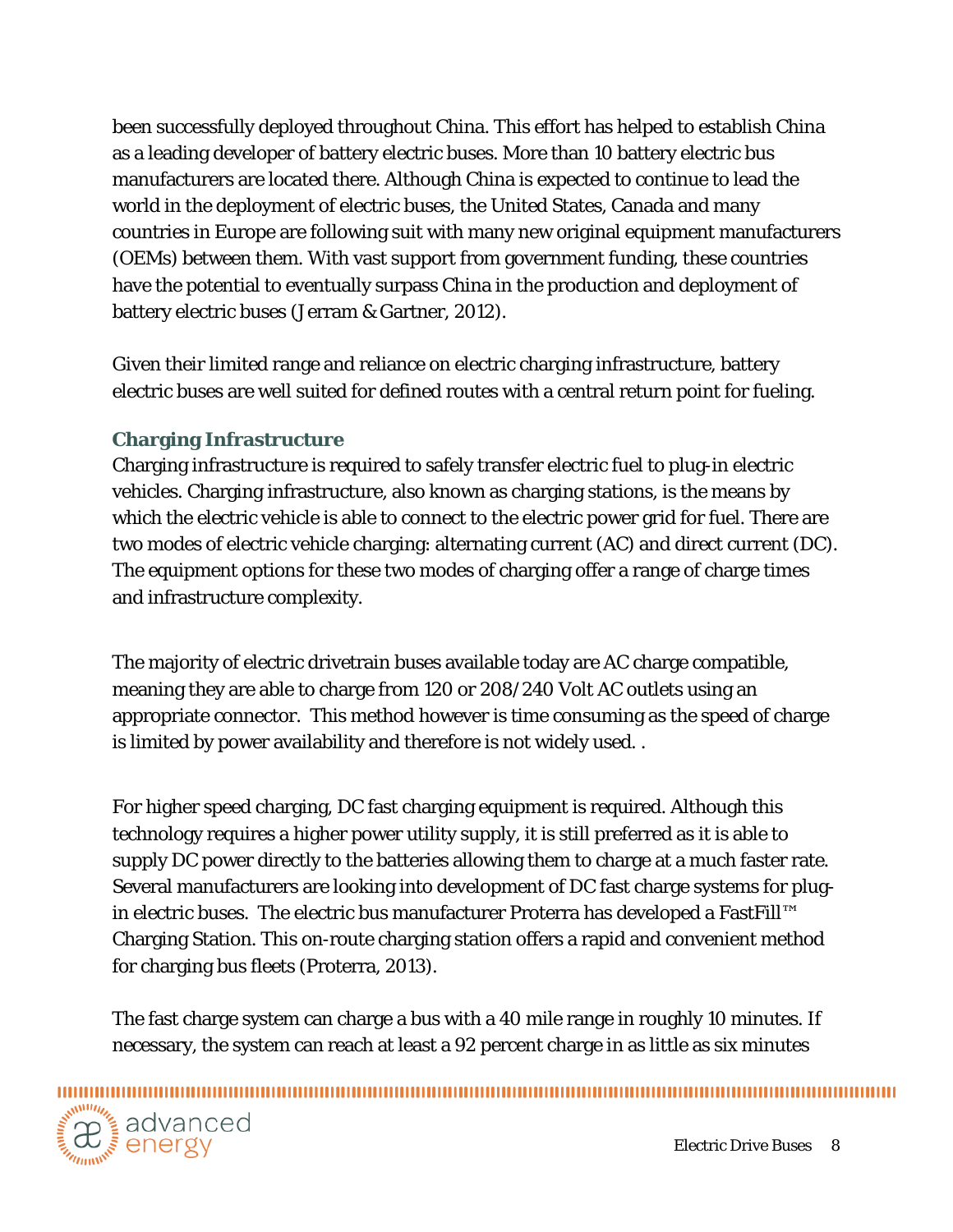and is generally located at specific stops along a bus route. The bus is charged during an automatic connection that links the bus to a high-capacity charger through an overhead system without any involvement needed from the driver. The re-fueling system is able to identify the electric bus from a conventional ICE bus and then automatically guides the bus to a successful connection. Many buses operate with a 10 minute layover at one or more stops making the fast charge system a convenient method for charging (Proterra, 2013).

Proterra reports the following benefits of their FastFill Charge Stations:

- On-route charging which allows for easier, more convenient vehicle use by eliminating the need to return the vehicle to an off-route service center for battery charging throughout the day
- Has lower on-board energy requirements which results in lower individual vehicle weight and investment cost than its standard ICE counterparts

The absence of mechanical parts in battery-electric drive system significantly reduces maintenance costs. The extremely wide approach and departure tolerances also help to enable easy on-route placement of charging stations (Proterra, 2013)

Inductive charging systems are wireless and operate when the electric current is passed through the air. Inductive charging for buses is not nearly as developed as the fast charge systems; however, a regional bus operator in Germany, Rhein-Neckar-Verkehr GmbH (RNV), is hosting a trial version of this type of charging. The expectation is for the system to be up and running by the second quarter of 2014 to provide RNV customers with a quiet and CO2-free ride (Bombadier, 2013).

In this PRIMOVE Manneheim project, RNV will utilize inductive charging technology called PRIMOVE developed by the German company Bombardier. This technology eliminates the constraints and hassle of cables, meeting the flexibility needs of urban transportation. Vehicles can be charged while moving, through dynamic charging along the route, or while they're stopped, through static charging (Bombadier, 2013).

The retrofitted buses will run along an inner city urban route and will recharge wirelessly during stops while waiting for passengers to get on and off of the vehicle. The project will start with two electrically powered and inductively charged buses, as well as

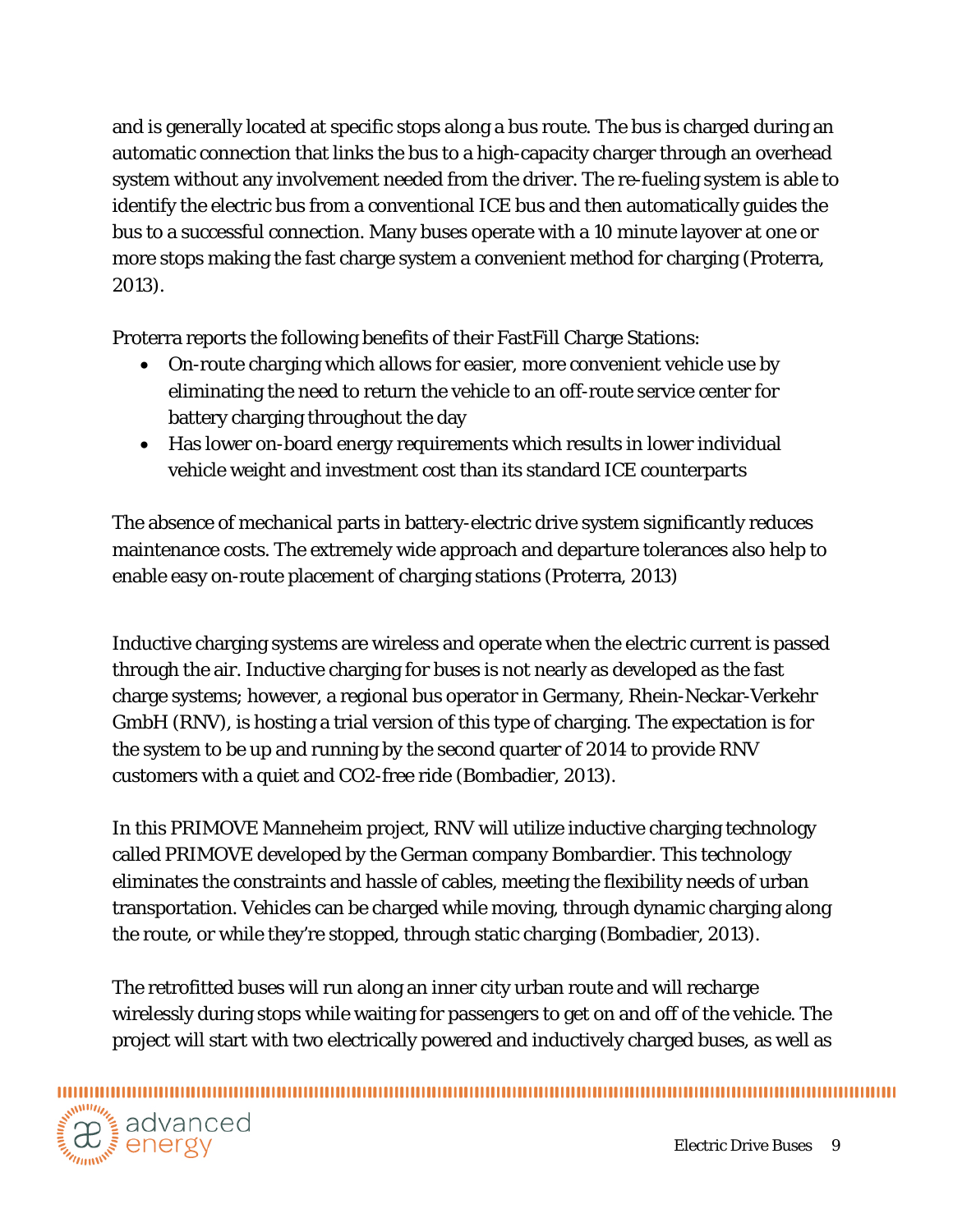an electric van also retrofitted with PRIMOVE technology. PRIMOVE Manneheim will help to determine the ideal framework for infrastructure, batteries, inductive energy transfer and day-to-day operation of this new technology. The aim is to prove that this technology is a viable option for urban bus fleets and public transportation systems around the world (Bombadier, 2013).

Bombardier reports the pros of inductive charging systems to be:

- Invisible
- Clean and quiet
- No recharging constraints
- Competitive with other charging systems
- Convenient and safe
- A smaller, lighter system
- Reliable under all conditions
- Easy integration
- Flexible (Bombadier, 2013)

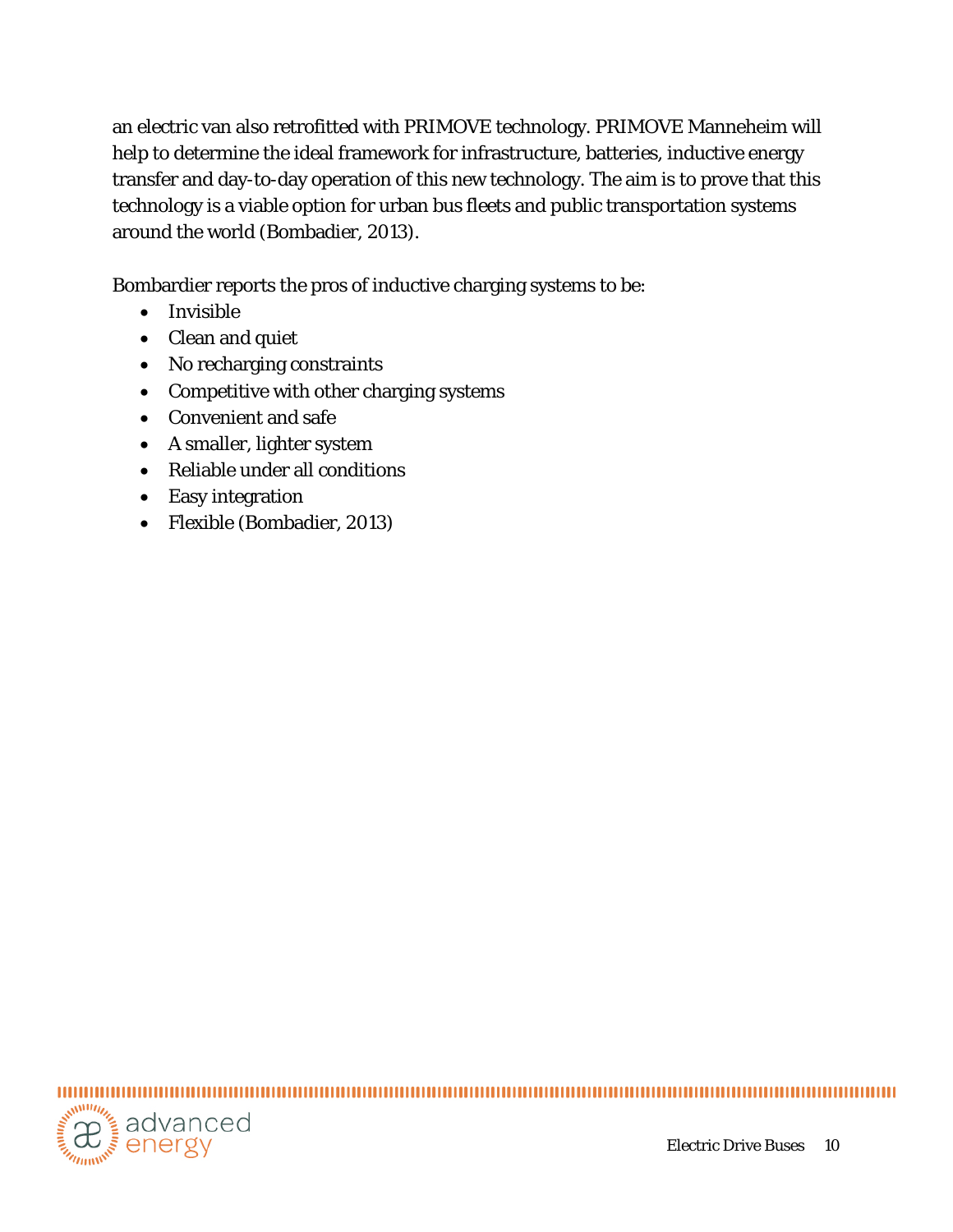# <span id="page-10-0"></span>**BENEFITS OF ELECTRIC DRIVE BUSES**

#### <span id="page-10-1"></span>**Environmental: Emissions**

One obvious benefit of electric drive buses is environmental improvement (Malouff, 2011). Hybrid electric and plug-in hybrid electric buses are more fuel efficient than their ICE counterparts because of their battery powered electric drive systems. Improved fuel efficiency results in reduced fuel consumption, as well as reduced, or even zero, mobile emissions. Electric-drive bus fuel efficiency is also improved through a regenerative braking system captures energy that would otherwise be lost and stores it as electricity in the onboard battery (EESI, 2007).

When compared to conventional diesel buses, diesel-electric hybrid buses are estimated to cut emissions by as much as 75 percent. (North Carolina Department of Transportation (NCDOT), 2008) In addition, hybrid electric buses were found to have 30- to- 40 percent lower nitrogen oxide (NOx) emissions than traditional diesel systems, as well as the lowest carbon monoxide (CO) emissions of any buses tested in a study conducted by Northeast Advanced Vehicle Coalition (NAVC) (EESI, 2007).

## <span id="page-10-2"></span>**Economic & Environmental: Fuel Use and Cost Savings**

Electric drive buses have proven to have significant increases in fuel economy when compared to standard diesel buses. In fact, according to the National Renewable Energy Laboratory (NREL), hybrid buses offer an average 37 percent fuel economy improvement over conventional diesel buses (EESI, 2007). NREL also conducted a study comparing the fuel economy of hybrid-electric buses to their more conventional ICE counterpart in four districts within the Seattle, Washington area covered by King County Metro Transit. These districts were: Central Business District (CBD), Manhattan (MAN), Orange County (OCTA), and King County Metro (KCM). The two test vehicles were:

- A 2004 New Flyer bus powered by the Caterpillar C9 8.8L 330 hp diesel engine (as the baseline traditional test vehicle)
- 2004 New Flyer platform also incorporated the Cat C9 engine along with Allison's EP50 hybrid electric drive train (as the hybrid test vehicle; this is a parallel hybrid) (Hayes, Williams, Ireland, & Walkowicz, 2006)

In the study, the fuel economy of the two different types of buses, hybrid-electric and conventional ICE, were measured by miles per gallon. The hybrid-electric bus showed

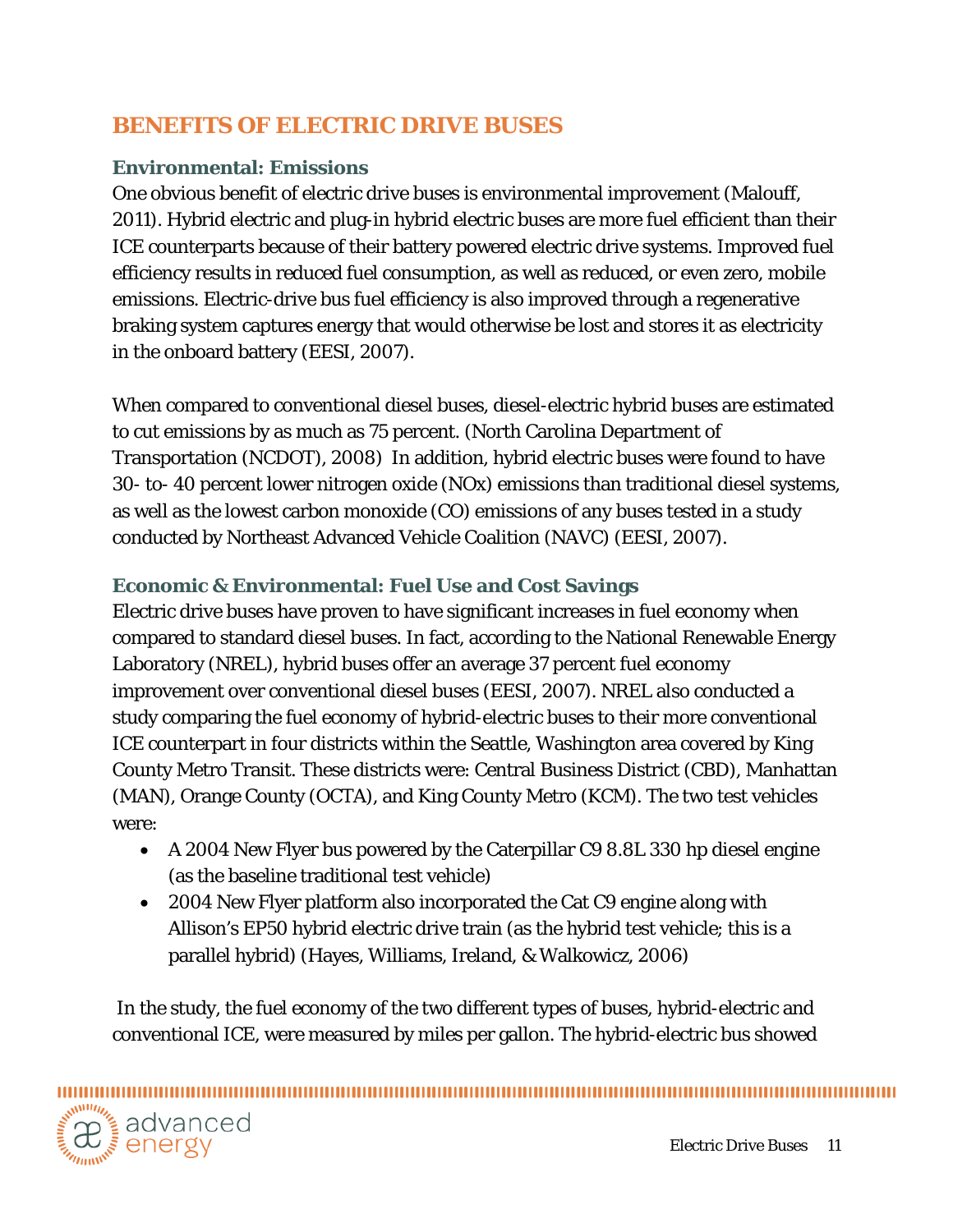higher fuel economy in comparison to the conventional bus. Figure 1 shows the difference in fuel economy between the two different vehicles. In order to accurately evaluate the effects auxiliary loads have on the performance of the vehicles, both the CBD and KCM districts were trialed with and without air-conditioning, and KCM was also trialed with and without grad simulation. It was found that the hybrid buses experienced a slightly larger penalty in reduced fuel economy savings due to auxiliary loads then the conventional buses did (Hayes, Williams, Ireland, & Walkowicz, 2006).

There was an improvement of 74.6 in fuel economy (mpg) for hybrid-electric vehicles in contrast to the conventional vehicles in Manhattan, a 50.6 percent improvement for OCTA, a 48.3 percent improvement for CBD, and a 30.3 percent improvement for KCM. Benefits of the hybrid powertrains for fuel economy were most noted in the districts with lower speed, stop-and-go driving. Figure 1 displays the difference in fuel economy savings for each district tested (Hayes, Williams, Ireland, & Walkowicz, 2006).



<span id="page-11-0"></span>Figure 1. Fuel Economy in Hybrid Electric Bus versus Conventional Bus Source: King County Metro Transit: Allison Hybrid Electric Transit Bus Laboratory Testing (Hayes, Williams, Ireland, & Walkowicz, 2006).

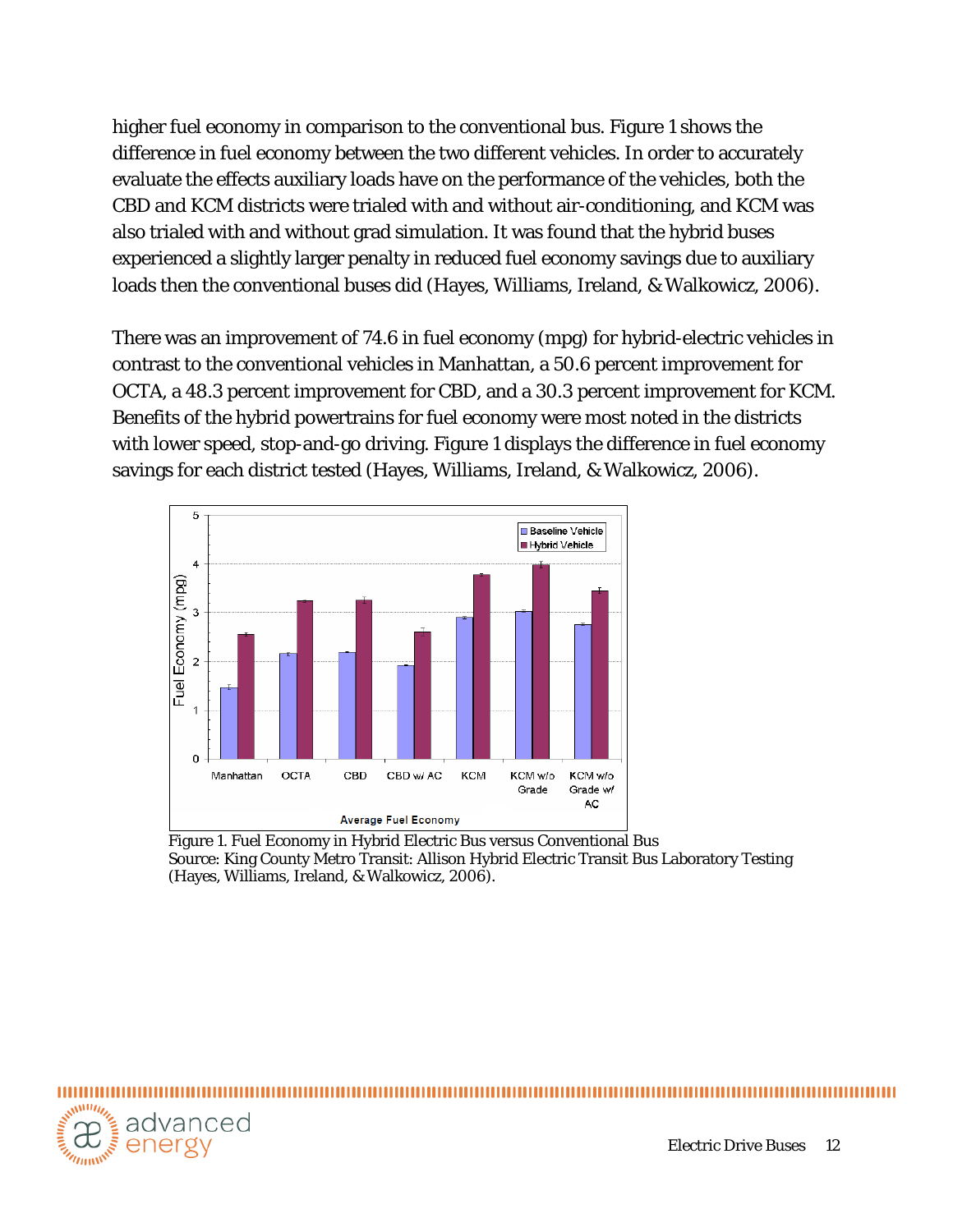#### **Improved Performance**

Another huge benefit of electric-drive buses is their improved performance. These vehicles provide a quieter and smoother ride as compared to buses with more traditional ICE engines, giving passengers a more enjoyable ride (Malouff, 2011). Acceleration in electric drive buses is also smoother and faster due to the fact that the electric motors have increased low-end torque (EESI, 2007).

The reduction in the cost of maintenance for electric drive buses is also an improvement to their performance. These buses are expected to have lower maintenance costs due to reduced stress on mechanical components. These components could experience an increase in their usable lifetime by 50- to- 100 percent. Less maintenance for electric drive buses is also due to the bus simply having fewer parts than a traditional transmission (EESI, 2007).

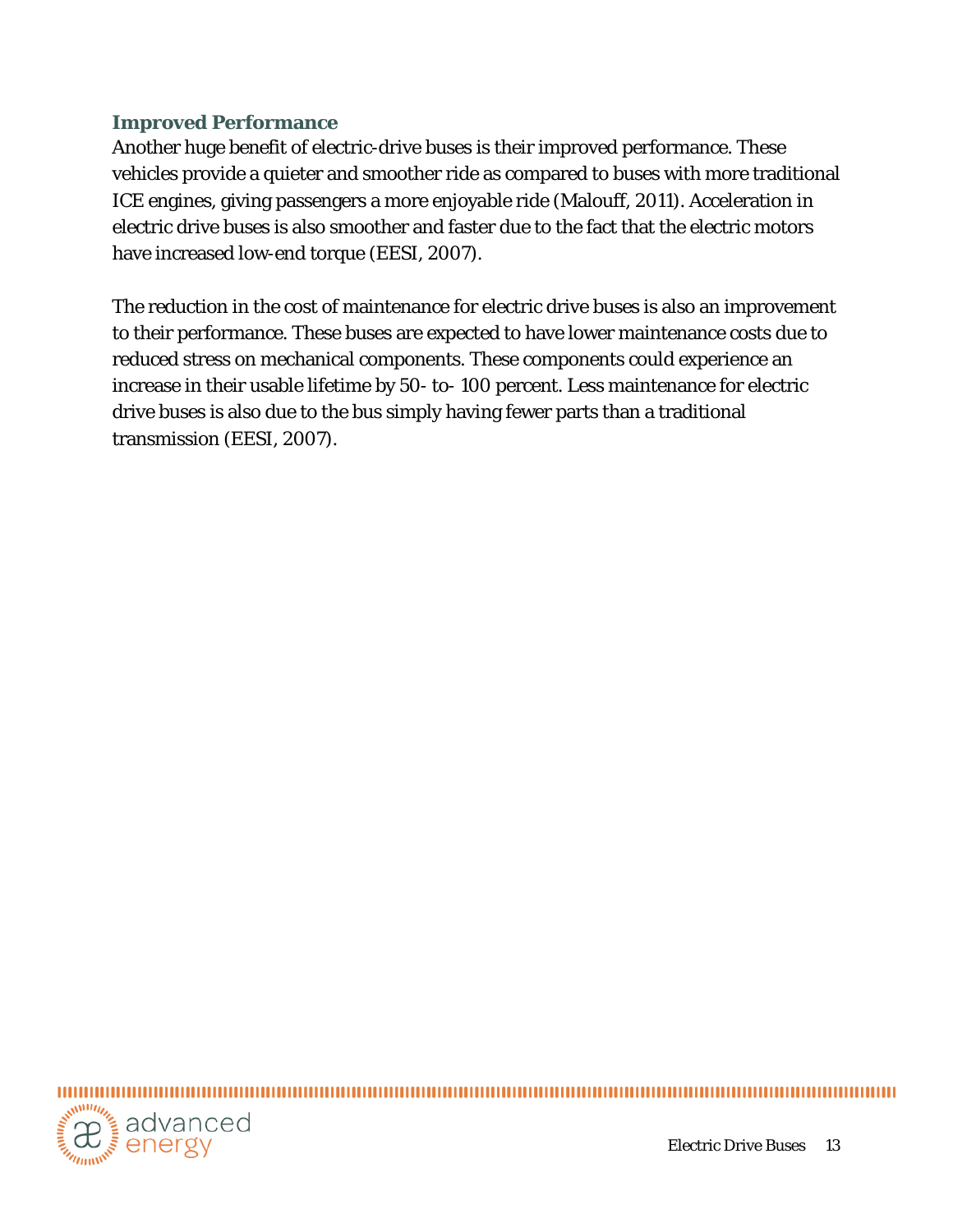# <span id="page-13-0"></span>**TECHNOLOGY APPLICATIONS**

## <span id="page-13-1"></span>**Transit Service**

Transit service is a unique operation, differing greatly from other forms of transportation in the way it is facilitated, funded and perceived. These three differences make it a great application for the adoption of hybrid, plug-in hybrid and battery electric vehicles (US DOT Federal Transit Administration, 2011).

Transit vehicles are operated within a large fleet and in most instances; the vehicles are housed, maintained and fueled in a central facility. This can reduce the number of chargers needed for the buses since they can easily be shared between vehicles of the same fleet. Also, transit operations usually have professional operators and mechanics who are employed by their governing entity. These employees are skilled and can be easily trained to work with any type of vehicle the fleet manager decides to purchase, reducing the already low maintenance cost of hybrid, plug-in hybrid and battery electric buses. Another factor making transit service vehicles ideal for electric adoption is their fixed routes and schedules. Obviously, a key aspect of transit service is scheduling and predictability which makes it easy to plan routes that fit into the range of the vehicle and also to install chargers along the routes (US DOT Federal Transit Administration, 2011).

The unique funding sources and opportunities of transit systems is another factor that makes them ideal for the adoption of hybrid, plug-in hybrid and battery electric buses. This helps overcome the barrier of high up-front deployment costs as most transit systems have some form of federal capital funding support. Government entities on the municipal, state and federal level all have an interest in transit operations. This opens many doors for the possibility of adoption, helping all levels to procure federal funding and also receive assistance for developing technologies (US DOT Federal Transit Administration, 2011).

Perception by the public surrounding public transit and its operations is very different than the perception of other forms of transportation. Transit fleets run with high visibility and also have the potential to make significant social impacts, such as reduced vehicle emissions and noise. Most public transit fleets operate within areas that have high population density, giving the fleets broader public exposure and acceptance. Even those who do not frequent public transit vehicles are aware of their existence and often encounter them in their day-to-day life (US DOT Federal Transit Administration, 2011).

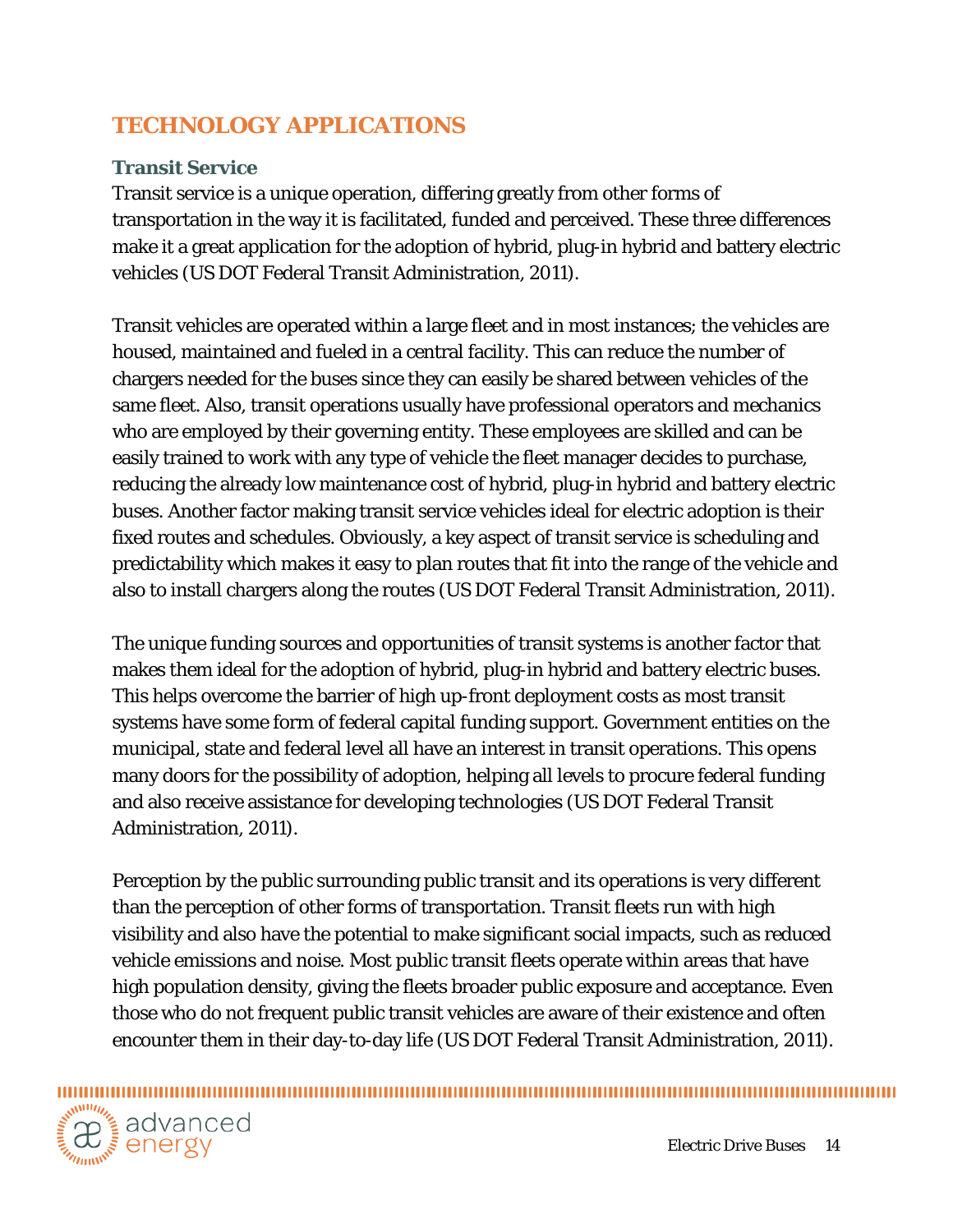## **Federal Transportation Administration's TIGGER Program**

The Transit Investments for Greenhouse Gas and Energy Reduction (TIGGER) program is managed by the Federal Transportation Administration's (FTA) Office of Research, Demonstration and Innovation in coordination with the Office of Program Management and FTA regional offices. Working directly with public transportation agencies, the TIGGER program helps implement new transit strategies for reducing greenhouse gas emissions and energy use (Federal Transportation Administration, 2013).

TIGGER program recipients can implement these strategies through operational enhancements, technological enhancements or other innovations. The FTA encourages any project implementation that will align the TIGGER program with other strategic initiatives such as "enhance operational efficiencies, demonstrate innovative electric drive strategies, and create an environment prioritizing public transportation through intelligent transportation systems (ITS) or other related technology approaches to achieve efficiency and sustainability goals" in order to leverage TIGGER funds (Federal Transportation Administration, 2013).

Originally started within the American Recovery & Reinvestment Act (ARRA) of 2009, the TIGGER program was continued in fiscal year 2011 through the Department of Defense and the Full-Year Continuing Appropriations Act of 2011 (Pub. L.112-10). The TIGGER Program has appropriated \$49.9 million for grants given to public transit agencies. These grants are to be used for capital investment purposes to reduce energy consumption and/or GHG emissions of their public transportation systems. The TIGGER program defines energy consumption as energy (diesel fuel, compressed natural gas and electricity from power plants) purchased directly by the public transportation agency themselves. Emissions are defined by the TIGGER program as those emitted directly by actions of the public transportation agency themselves and are expressed in carbon dioxide equivalents (Federal Transportation Administration, 2013).

Throughout the three fiscal years that it ran, TIGGER funded 88 projects with a total investment of \$225 million (see Figure 2). Of the 88 projects, 43 involved public transit bus fleets while the other projects focused on rail and facility upgrades that met the goals of TIGGER (Eudy, 2012). Nineteen of the 43 projects focused on hybrid-electric buses including diesel hybrids, CNG hybrids and gasoline hybrids (the later consisting of shuttle buses and vans) and resulted in 218 new vehicles and 301 retrofits. The projects

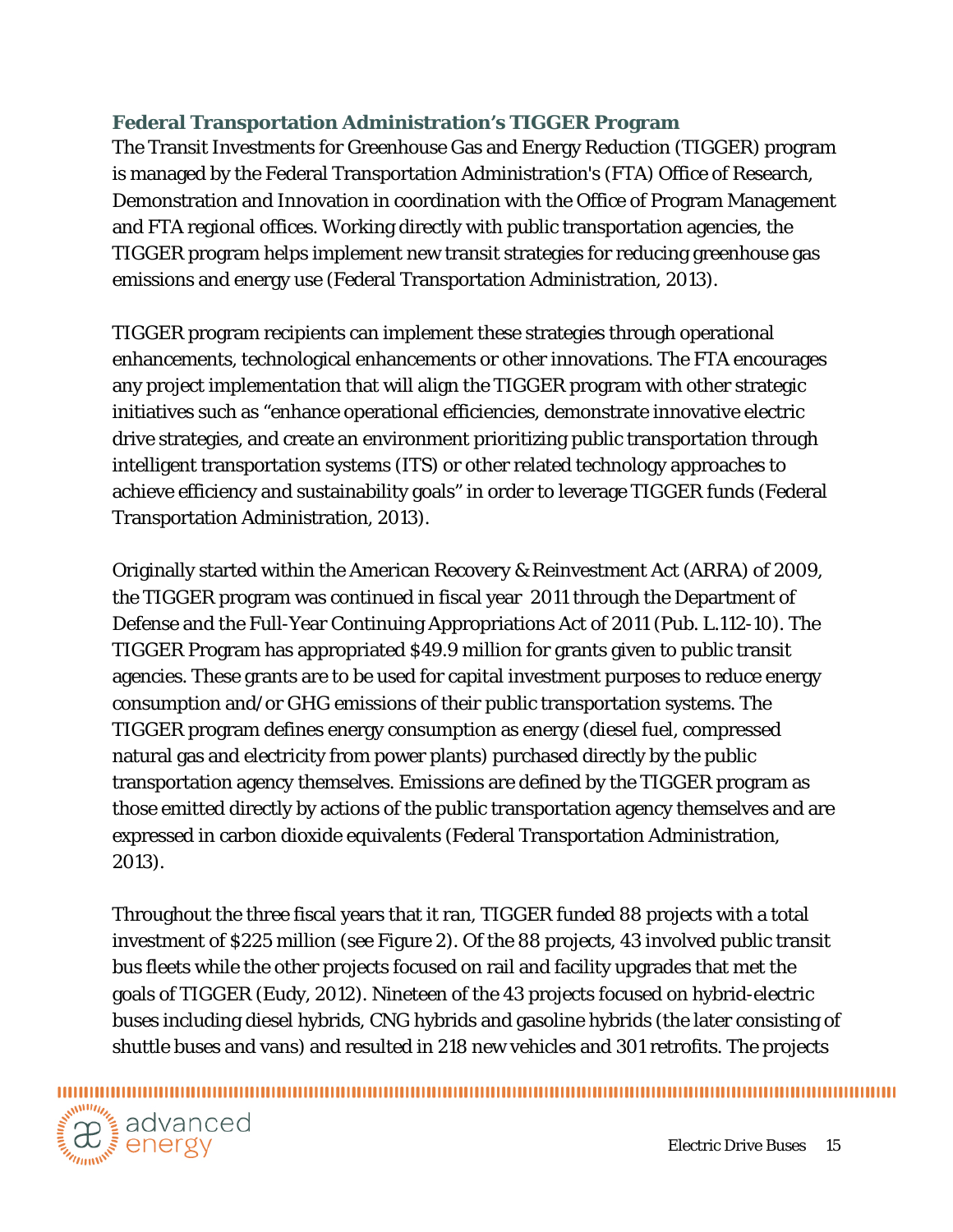also focused on zero-emission buses; which included battery electric buses, mostly with fast charge systems (Eudy, 2012).



Figure 2. TIGGER-funded projects. Source: (Eudy, 2012).

#### <span id="page-15-0"></span>**School Buses**

School buses play a significant role in our nation's fuel consumption. Although transporting students by bus is significantly more efficient than transporting them in individual cars, it is still a large source of fuel consumption, consuming more than 800 million gallons of diesel fuel per year nationwide. According to the American School Bus Council, within the United States more than 26 million students are transported by school bus every day (Advanced Energy, 2010).

Aside from having low fuel economies (average of 4 miles/gallon), traditional school buses also have many other concerns, such as the pollutants discharged in the form of tailpipe emissions. Since children are especially susceptible to the negative effects of poor air quality, this is of high concern. Several studies have been conducted that point out the dangers of school bus emissions to the students they transport. Highlighting these negative effects has helped motivate stakeholders within the school bus market to look for solutions and alternatives to traditional transportation (Advanced Energy, 2010).

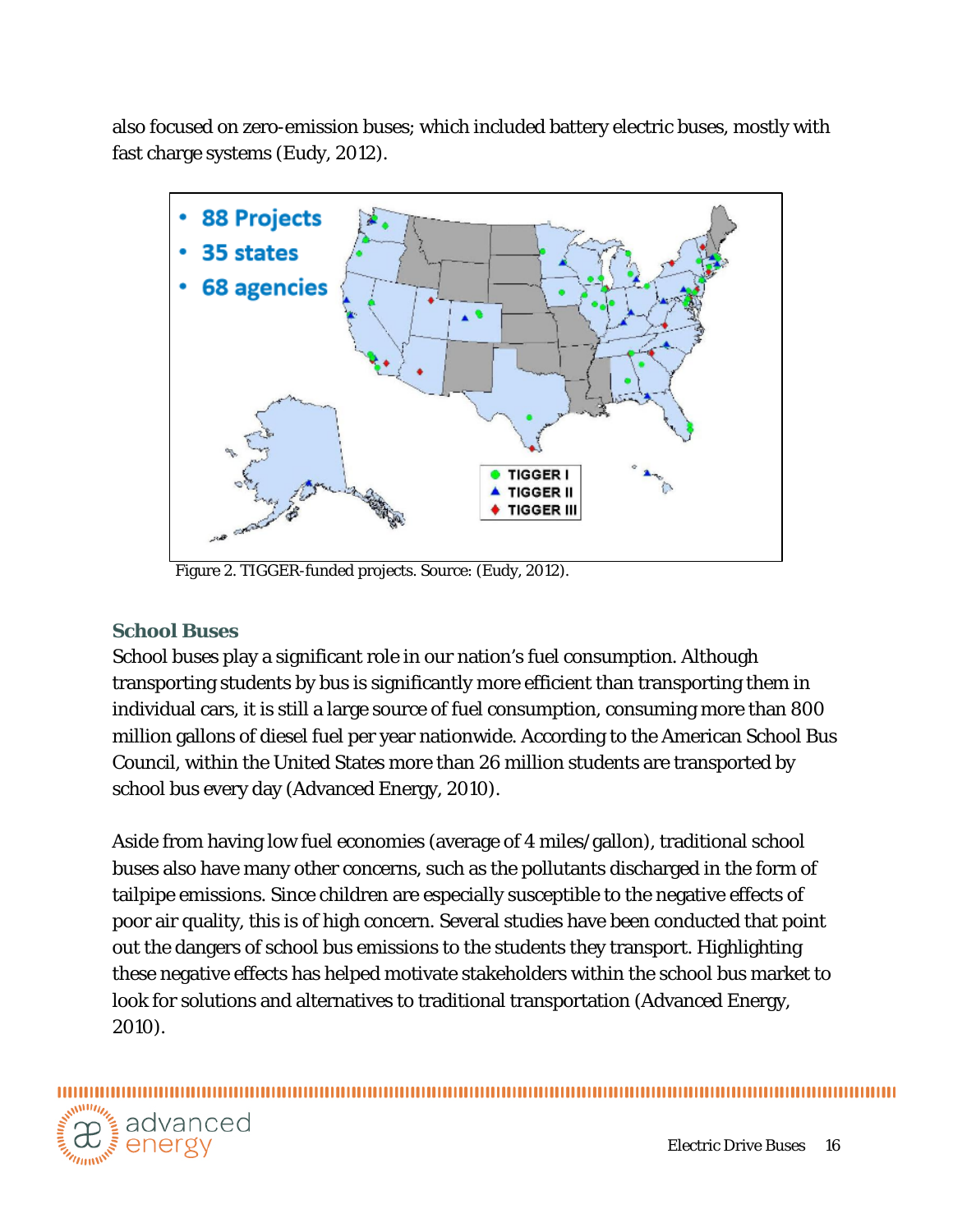School buses have potential for vast improvement in fuel economy by switching to electric. The first U.S. bus manufacturer to introduce hybrid models, Navistar, began to sell them in 2007. Their hybrid models improve fuel economy by 30 percent as compared to a conventional internal combustion engine, and their plug-in hybrid electric buses improve fuel economy by up to 65 percent (Ramsey, 2011). It is now common to see hybrid drive trains and advanced engines as options for modern school buses created by many manufacturers. Upgrade services to address the existing school bus fleet also exist, such as enhanced maintenance, fuel additives and retrofit kits marketed to improve the vehicle's performance and reduce its fuel consumption (Advanced Energy, 2010).

School buses are also well suited for all-electric drive systems because of the nature in which they are used. Typically, school buses cover fairly short distances, rarely leaving the limits of the school district in which they're located and travel the same predictable route everyday with few exceptions. Because of this routine and predictability, there is very little chance that the bus would accidentally run out of battery power before finishing the route (Ramsey, 2011). The fuel cost savings of an all-electric bus could be significant, however hurdles still existing on the initial purchase price and charging infrastructure cost.

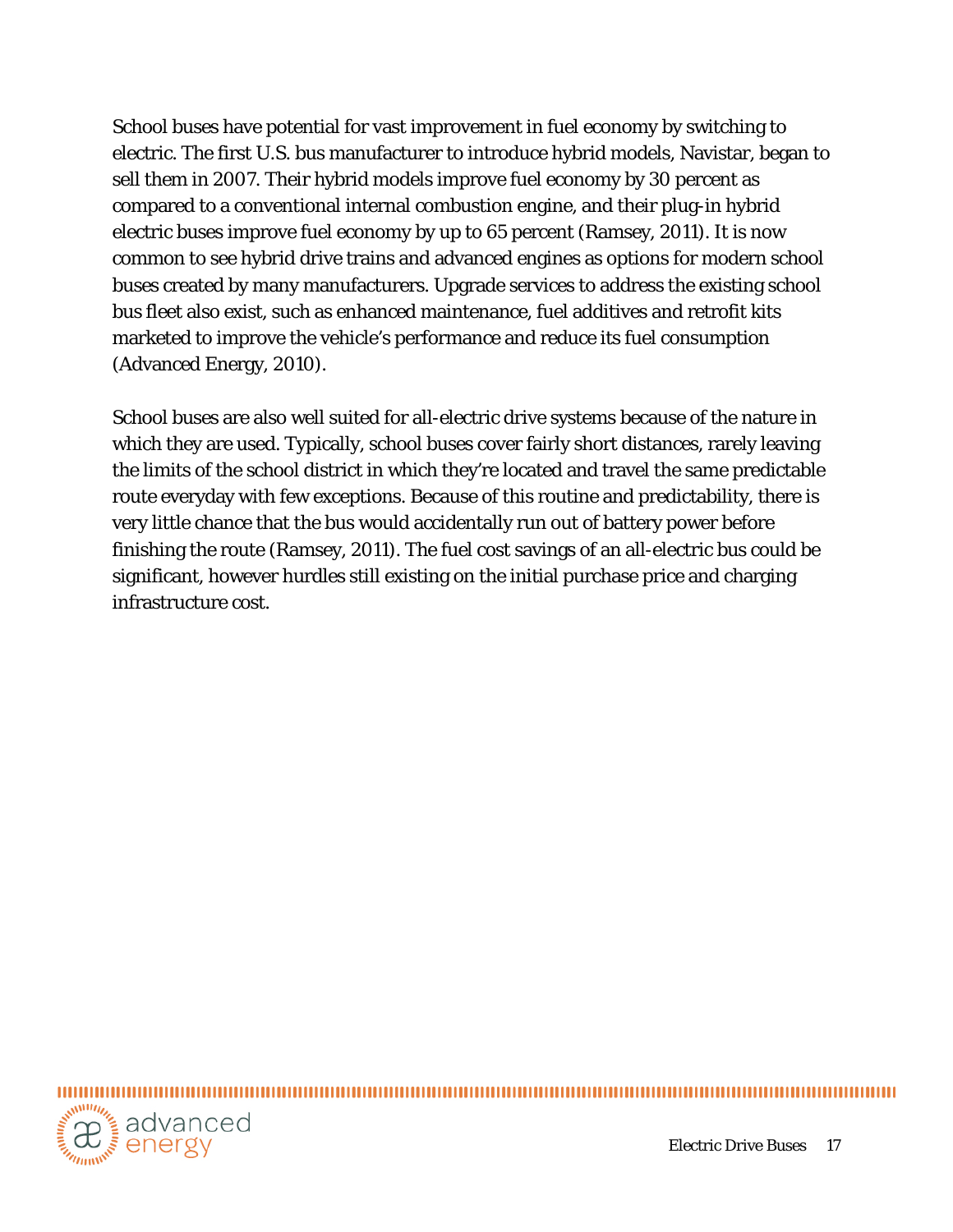# <span id="page-17-0"></span>**GLOBAL MARKET**

Until 2011 North America was leading market adoption for this technology. Various forms of hybrid-electric buses had captured 30- to- 40 percent of the annual transit bus sales. In 2011 Chinese annual sales of hybrid buses surpassed that of North America reaching nearly 1,700. Although hybrid-electric buses capture a lower percentage of the market in China than they do in the United States, the enormous scale of China's bus market will probably help it continue to stay in the lead in the numbers of vehicles sold annually (Jerram & Gartner, 2012).

Following North America and China is Europe. Their hybrid bus deployments are much lower, but stimulus funding is beginning to change that. In the United Kingdom there has been a 50 percent increase in the sales of hybrid-electric buses over the last few years. In Germany there is now a hybrid-electric bus demonstration program, the PRIMOVE Manneheim*,* detailed in the inductive charging section earlier in this report (Jerram & Gartner, 2012)

The global market for the varying types of electric drive buses has been growing and is expected to continue to do so. The current estimate is for the market to have a compound annual growth rate (CAGR) of 26.4 percent from the year 2012 until the 2018 (Jerram & Gartner, 2012). Figure 3, prepared by Pike Research, details these global growth estimates.



Figure 3. Annual Electric Drive Bus Sales by Region, World Markets 2012-2018. Source: (Jerram & Gartner, 2012)

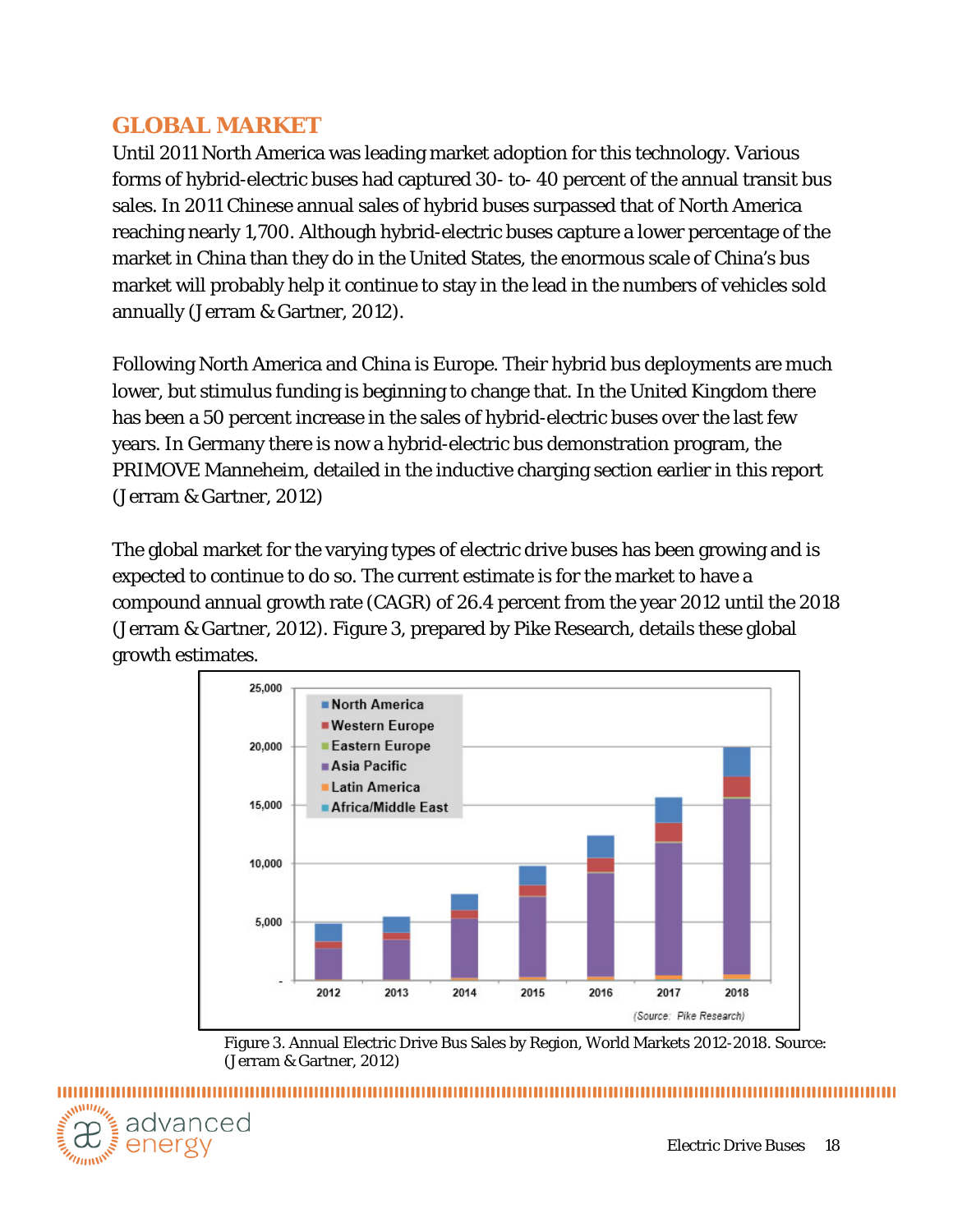# <span id="page-18-0"></span>**BARRIERS TO ADOPTION**

Although adoption of plug-in electric-drive buses appears to be on the rise, there are still a few challenges to overcome to facilitate and continue their success. One primary barrier is the high up-front cost of electric drivetrain buses. Although bus owners and operators are interested in electric drive train buses and recognize their eventual fuel savings, the high upfront cost makes these vehicles often hard to financially justify (Jerram & Gartner, 2012). One way to battle the high cost barrier is through government subsidies. Stimulus funding from the government organizations around the world has had a significant impact in helping to increase the adoption of alternative fuel buses, including those with electric drivetrains (Jerram & Gartner, 2012). One example with significant impact in the United States is the TIGGER program (previously mentioned), managed by the FTA's Office of Research (Federal Transportation Administration, 2013). In order to justify the high upfront spending, bus operators must either be able to offset the cost with operational savings or with government subsidies (Jerram & Gartner, 2012).

In one effort to address the high up-front cost of adoption electric drivetrain school buses, the maker of the new eTrans bus, Trans Tech, a unit of Transportation Collaborative Inc., plans to price their zero-emission electric and hybrid-electric models so that school districts who choose to invest in them can expect to recoup the initial cost through fuel savings over three- to- five years. Although many of the electric bus options are currently too expensive for some school budgets, a few schools are beginning to make the commitment. Trans Tech made its first sale to King's Canyon School District near Fresno, California. King's Canyon School District's Director of Transportation, John Clements, reports that the district decided to invest in low-emission buses in part because of the poor air quality in the area. After grants, the district will pay a total of \$35,000 for its new bus and hopes to buy more in the future. Clements estimates that the electric bus will save the district about \$50- to- \$60 in diesel fuel each day. Charging the battery will only cost roughly \$17 per charge (Ramsey, 2011).

Another barrier is the availability of electric fueling infrastructure (Jerram & Gartner, 2012). With the adoption of plug-in buses comes an imminent need for charging infrastructure. The main purpose of this charging infrastructure is to establish communication with the plug-in vehicle and to transfer power to it while also providing proper grounding, shock protection, overload protection and general safety. The need for proper charging infrastructure will increase the initial adoption price of these



,,,,,,,,,,,,,,,,,,,,,,,,,,,,,,,,,,,,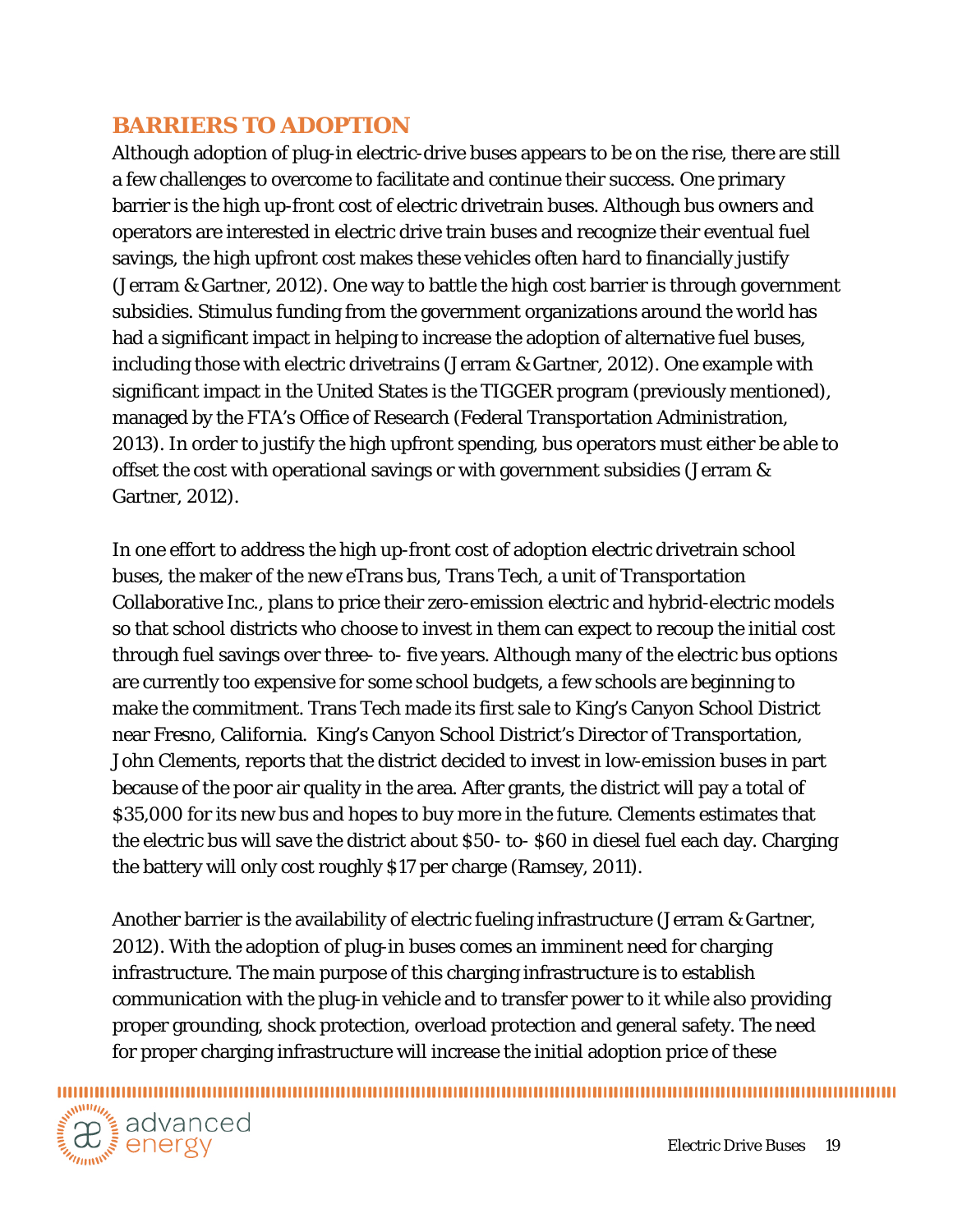vehicles (Advanced Energy). Finally, the environmental benefits of electric drive buses are societal and are not easily quantified. Combine these issues and the motivation to adopt electric drivetrain buses becomes lessened, ultimately threatening to limit their wide adoption and commercial success (Jerram & Gartner, 2012).



Electric Drive Buses 20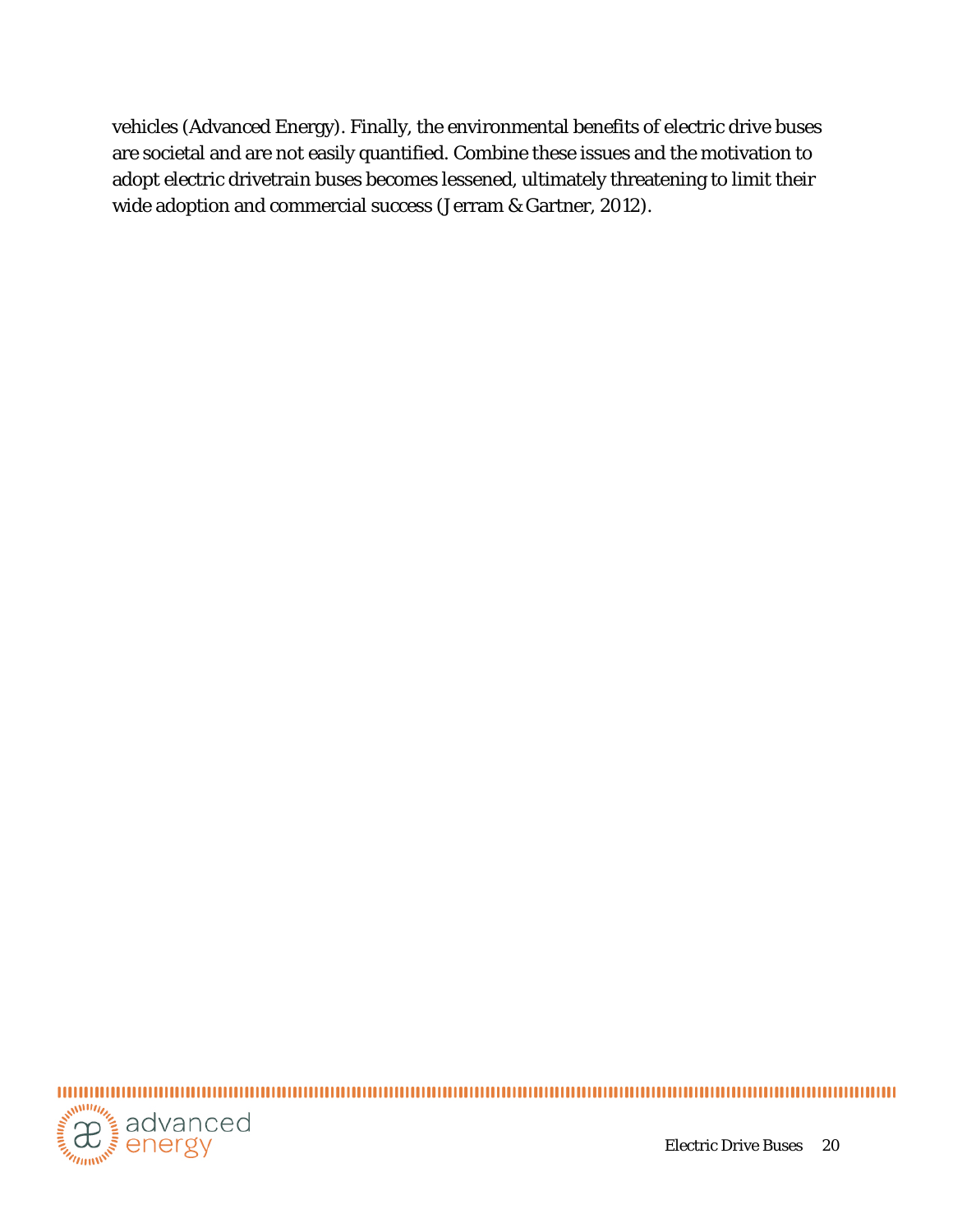# <span id="page-20-0"></span>**DEPLOYMENT PROJECTS**

## <span id="page-20-1"></span>**Transit: VIA Metropolitan Transit (A TIGGER Program Recipient)**

VIA Metropolitan Transit, located in San Antonio, Texas, received a \$5 million TIGGER award. The agency utilized this award to purchase three all-electric, battery powered buses for use in its transit bus fleet. It then powered these buses with 100 percent renewable energy. The buses replaced three conventional diesel transit buses, helping improve the fleet's overall fuel efficiency (Federal Transit Administration, 2012).

The renewable energy used to power the buses was obtained by a partnership VIA had with the program Windtricity, which uses wind power to generate electricity for the grid. Another source of renewable energy for the buses is generated through solar photovoltaic panels located on the bus charging stations (Federal Transportation Administration, 2013).

VIA Metropolitan Transit's new buses will operate along the Yellow Route, an existing downtown circulator route. This route services an estimated 552,000 passengers each year, and includes a brief stop, approximately fifteen minutes, at the downtown transit terminal operated by VIA. The downtown transit terminal, the Robert Thompson Transit Station, is the future site of a bus charging station. This station will be used to recharge each of the three buses onboard batteries during their short layover at the facility (Federal Transportation Administration, 2013).

The buses purchased by VIA Metropolitan Transit were manufactured by the Greenville South Carolina based company Proterra. The EcoRide model is the world's first batteryelectric fast-charge transit bus. Proterra describes their buses as being "the cleanest, most fuel efficient and lowest total cost of ownership option in the transit market" going on to say that they're "the natural choice for transit agencies struggling to balance budget constraints, ever-increasing fuel costs and mounting sustainability pressures" (Proterra, 2013). By replacing three conventional diesel powered buses with three of Proterra's battery-electric EcoRide buses, VIA Metropolitan Transit will reduce their greenhouse gas emissions and be able to offer their community the cleanest transit bus operating technology currently available (Federal Transit Administration, 2012).

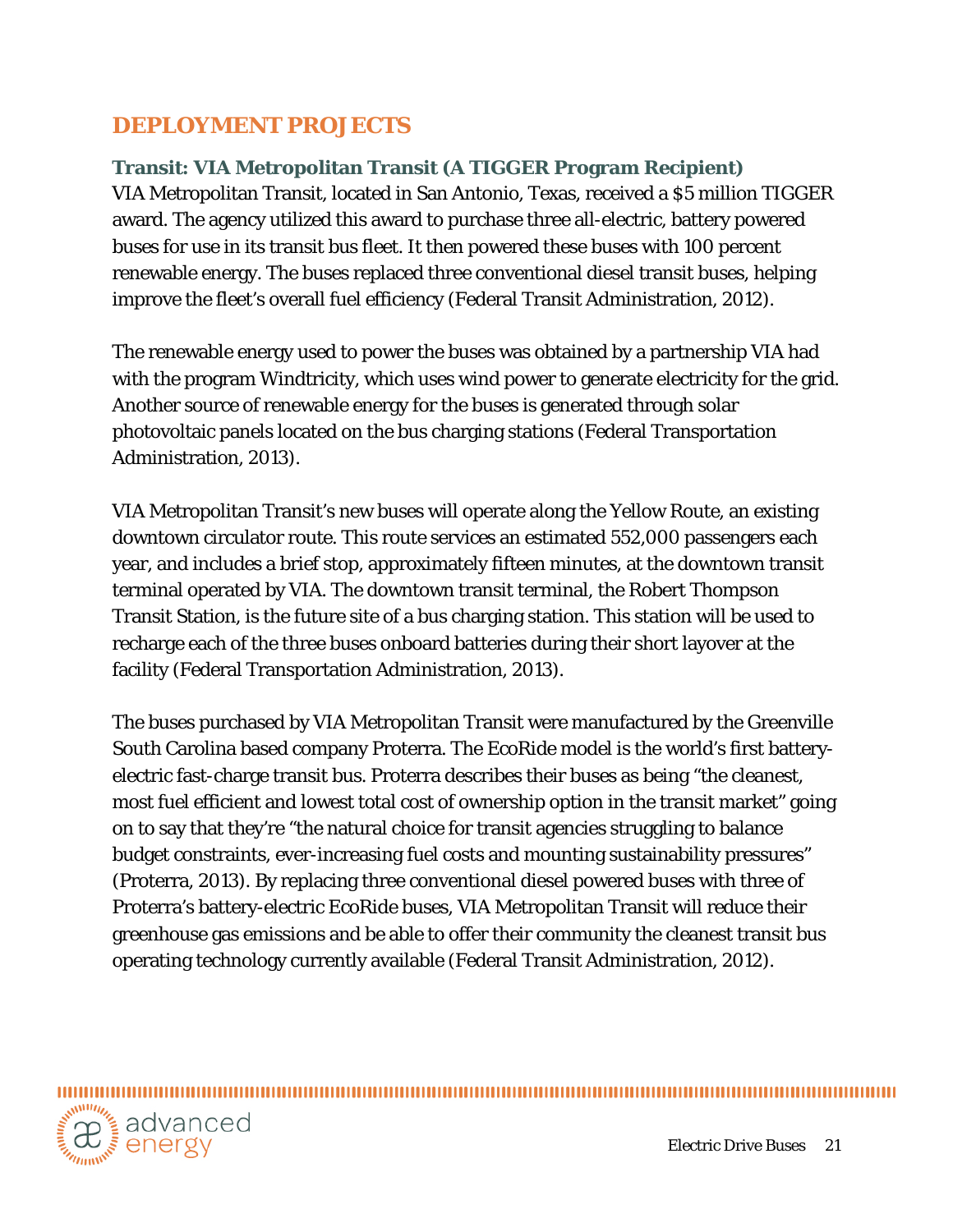<span id="page-21-0"></span>**School Bus: Advanced Energy's Plug-in Hybrid Electric School Bus Program** Advanced Energy, a Raleigh, N.C.-based energy consulting non-profit, saw an opportunity to apply plug-in hybrid technology to school buses to help solve many of the issues associated with diesel buses. These issues include: harmful tailpipe emissions, poor fuel economies and high maintenance costs. As schools across the nation continue to face budget cuts, and fuel prices continue to rise steadily, adoption of plug-in hybrid electric technology within school bus fleets could be a great solution (Advanced Energy, 2010).

Advanced Energy launched its Plug-In Hybrid Electric School Bus program in 2001. The first steps included selecting a manufacturer to build the buses, and working with a buyer's consortium in order to secure the funding needed for the purchase of the buses. Next, Advanced Energy worked to perform fleet testing and monitor the performance of the new buses. They also made it a priority to do education and outreach activities promoting awareness of the new technologies (Advanced Energy, 2010).

The manufacturer chosen was IC Bus, who partnered with Enova Systems, a hybrid system manufacturer. IC Bus was dedicated to making these vehicles a reality, and built it on a manufacturing line making it the world's first publicly available plug-in hybrid vehicle. In 2007, 16 PHESBs were delivered across 11 states (see Figure 4). The first generation of PHESB manufactured by IC bus included the following parameters:

- 6.0 L, 210 hp diesel engine
- Enova Systems hybrid system with:
- Plug-in capability
- Post-transmission parallel drive
- 80 kW electric motor
- 35 kWh Li-ion phosphate battery pack

There was a \$140,000 incremental cost for the hybrid system (Advanced Energy, 2010). Projected performance expectations for the bus included:

- 90-100 percent fuel economy improvement for the first 45 miles
- 40 percent improvement for additional miles beyond 45
- 90 percent reduction in particulate matter emissions
- 60 percent reduction in oxides of nitrogen emissions
- Increased engine, transmission and brake life
- Electricity cost of 60¢ / gallon equivalent (Advanced Energy, 2010)

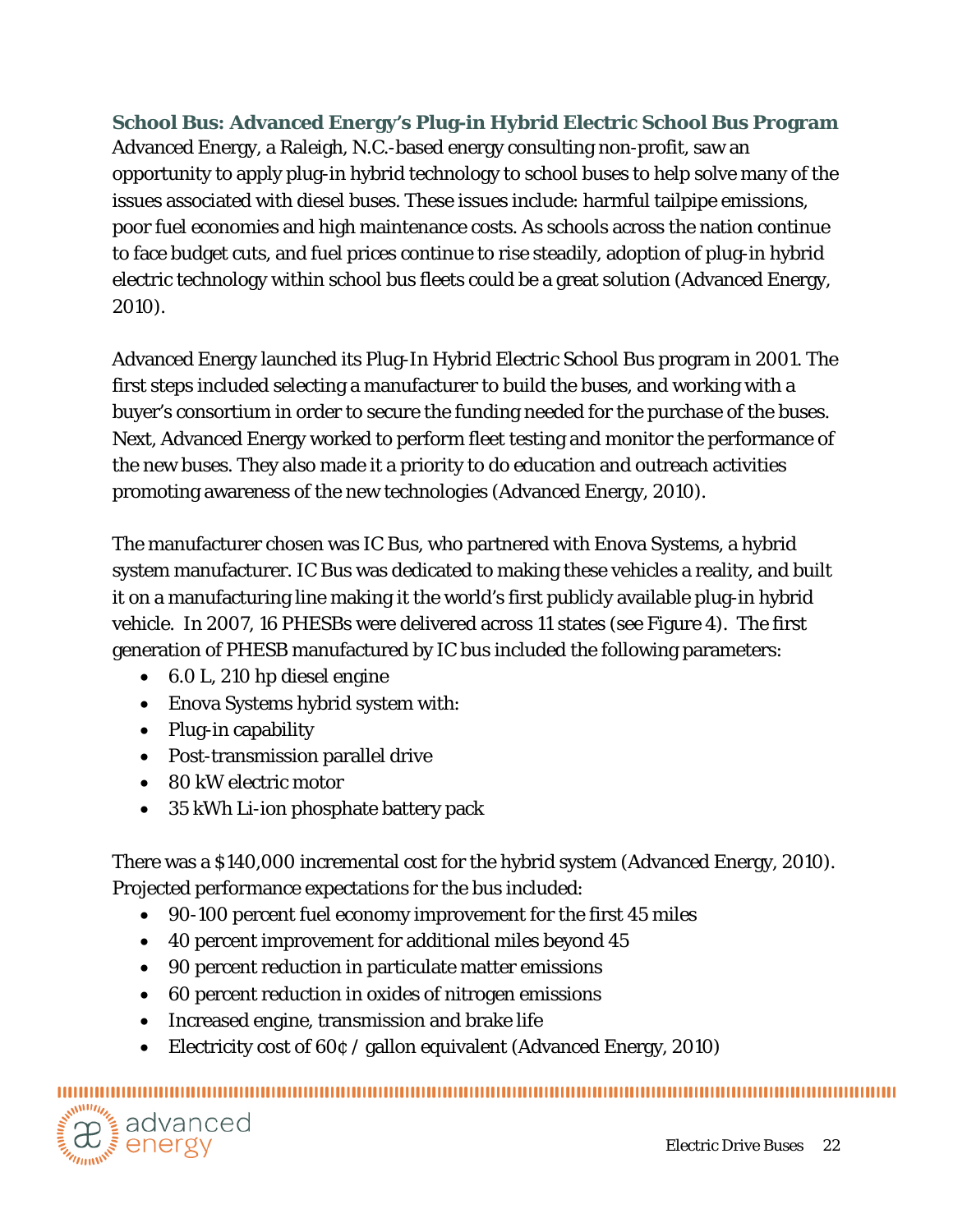Following the delivery of the 16 original buses, IC Bus and Enova Systems reported selling additional PHESBs, although these sales were not monitored or tracked by Advanced Energy.



| <b>District</b>                                                                         | <b>State</b> | No. of<br><b>Buses</b> | Date Delivered |  |
|-----------------------------------------------------------------------------------------|--------------|------------------------|----------------|--|
| Florida Department of Transportation - Manatee County                                   | FL           | $\mathcal{P}$          | March 2007     |  |
| Jennings Transportation - Nazareth                                                      | PA.          | 1                      | April 2007     |  |
| North Carolina Department of Public Instruction -<br>Wake County and Mecklenburg County | NC.          | $\mathcal{P}$          | May 2007       |  |
| Little Rock School District                                                             | AR.          | 1                      | June 2007      |  |
| Lake Chelan School District                                                             | WA           | 1                      | June 2007      |  |
| Napa Unified School District                                                            | CA           | 1                      | August 2007    |  |
| South Carolina Department of Education - Rock Hill, Columbia                            | SC           | $\mathcal{P}$          | October 2007   |  |
| Austin Independent School District                                                      | ТX           | 1                      | November 2007  |  |
| Sigourney Community School District                                                     | IA           | 1                      | December 2007  |  |
| Nevada Community Schools                                                                | IA           |                        | December 2007  |  |
| State of New York                                                                       | NY           | $2^a$                  | August 2008    |  |
| Ann Arbor Public Schools/DTE Energy                                                     | MI           |                        | September 2009 |  |
| "Only one of New York's buses is a plug-in hybrid, the other is a standard hybrid       |              |                        |                |  |

Figure 4. States receiving PHESBs in 2007. Source: (Advanced Energy, 2010)

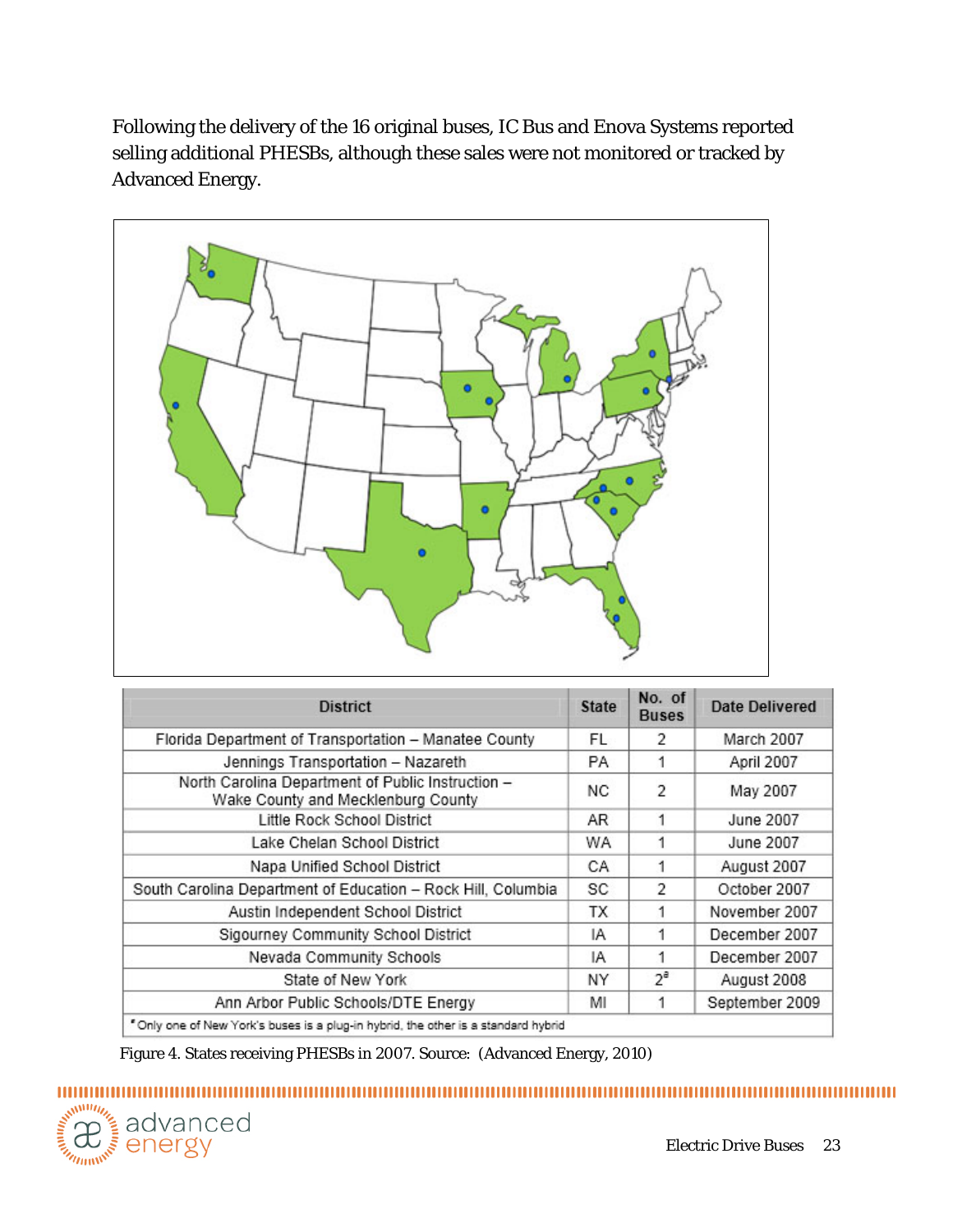The performance results varied from district to district. In some areas PHESBs were found to perform quite well. Fuel economy improvements were found to be as high as 51 percent; however, in other districts, the improvements were not as high. Some buses achieved significant fuel economy improvements over their standard diesel counterparts, others underperformed. The performance differences were due heavily to factors such as route selection, driving style, availability of charging infrastructure and properly trained maintenance personnel; however, this technology is still found to have real potential for consistent fuel economy improvements. As long as the PHESB are implemented smartly, and utilized efficiently, they should provide the owner's with high quality results.

There are many lessons to be learned from Advanced Energy's PHESB project. These lessons can be split into four key categories where consideration can be made for improvements on similar future endeavors with PHESBs. These categories include:

#### *Route Selection*

Routes should be optimized to suit the needs of PHESB. This can be done by assigning PHESB to routes that are shorter and have especially frequent stops as well as slower overall speeds. This will help the PHESB meet their full potential, resulting in the most fuel savings for the district employing the buses.

#### *Driving Style*

School districts should ideally train the drivers of their PHESBs to maximize the advantages of the PHESB technology. PHESB drivers should learn the importance of non-aggressive driving, as well as how to maximize mid-day recharging. This can lead to significant decrease in fuel consumption, as well as the maximization of the vehicle's lifetime.

#### *Charging Infrastructure*

Districts can increase the efficiency of their PHESB by including additional charging locations, or optimizing the location of singular charging stations. During Advanced Energy's PHESB program, only the minimum number of chargers were installed, and often in a central hub not necessarily suited to the route pursued by the individual PHESBs. This led to PHESBs traveling several miles a day for no reason other than to be able to recharge.

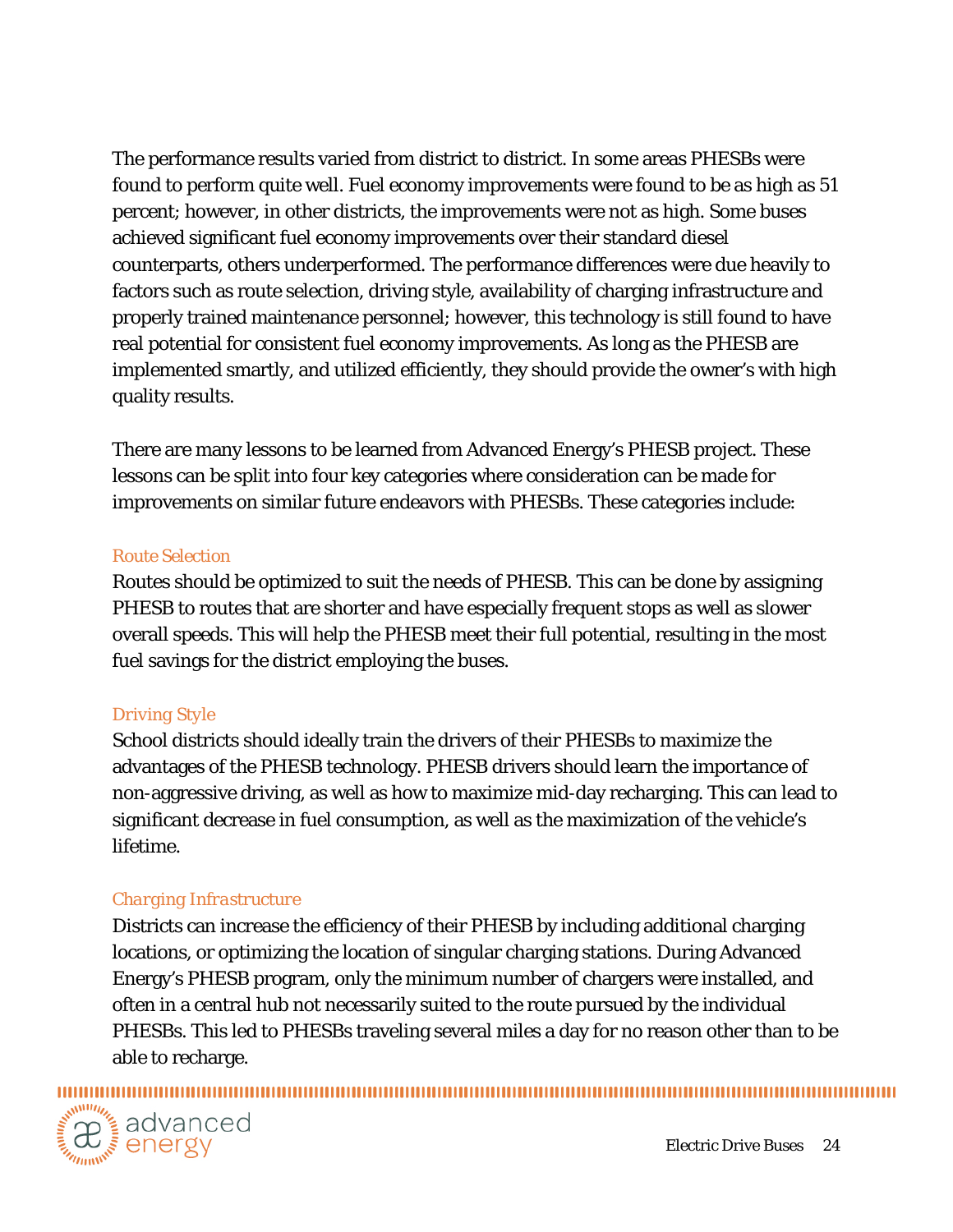#### *Trained Maintenance Personnel*

Districts with PHESBs should train their maintenance personnel to troubleshoot and repair basic issues specific to the electric drive portion of their PHESBs. Proper training can reduce maintenance costs as well as downtime for the vehicles (Advanced Energy, 2010).

## **CONCLUSIONS**

Electric drive vehicles offer an opportunity for bus fleets to impact environmental improvements and energy security while providing better vehicle performance and overall fuel-cost savings. Electric buses have the ability to greatly reduce GHG emissions, as well as particulate matter and smog, and are ideal technology for urban communities looking to improve air quality. With a growing market for electric drivetrain vehicles; manufactures are aggressively researching and developing new technologies. Advanced Energy, as an emerging technologies consultant, can assist bus fleet managers in identifying the best fit technology for their specific application.

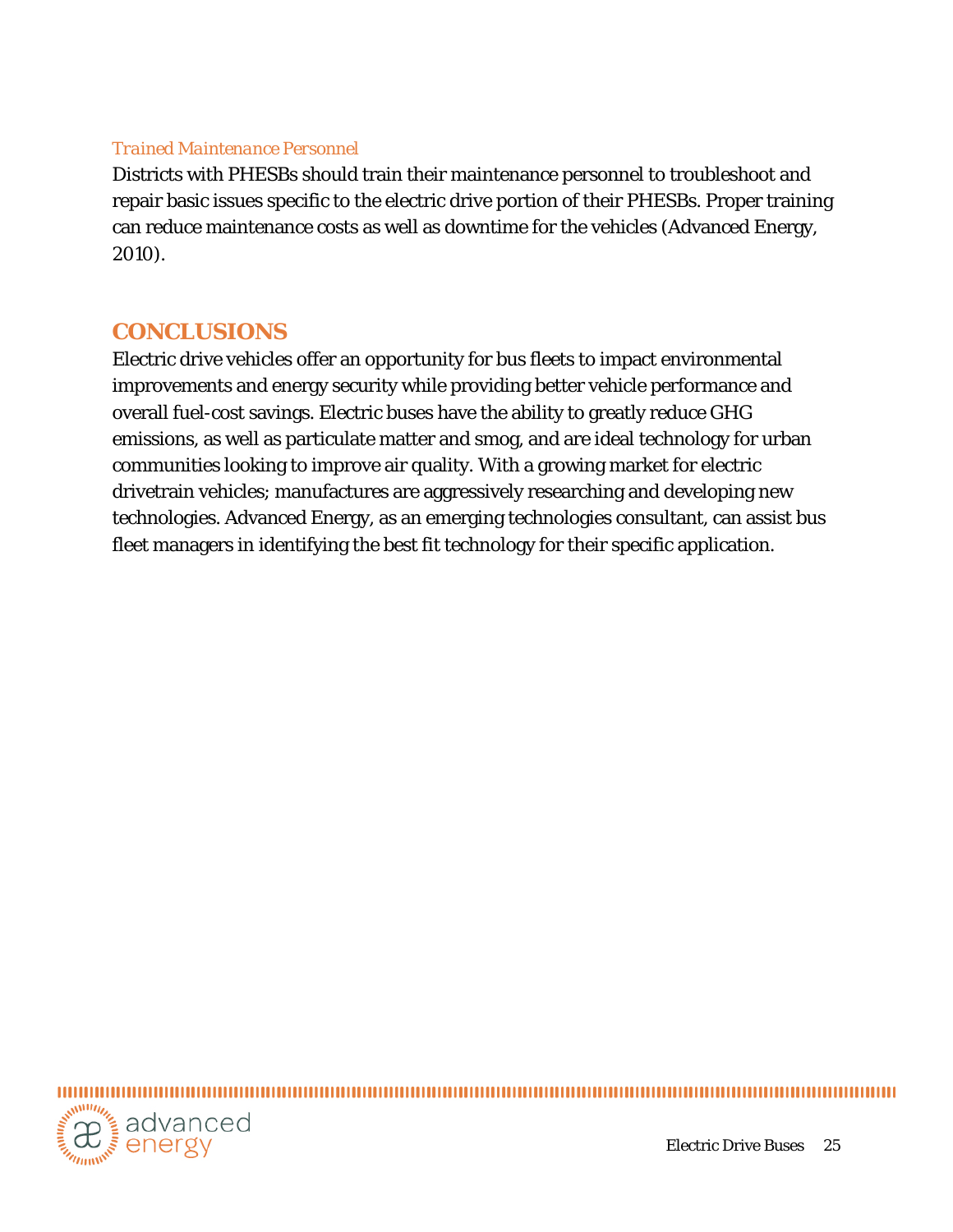# <span id="page-25-0"></span>**APPENDIX A: ORIGINAL EQUIPMENT MANUFACTURERS**

|                                       |                          | <b>ITEMS</b>                                       |                                                                                                                                                                                                                                                                                                                                                                                                                     |                                                                                                                                                                            |  |  |
|---------------------------------------|--------------------------|----------------------------------------------------|---------------------------------------------------------------------------------------------------------------------------------------------------------------------------------------------------------------------------------------------------------------------------------------------------------------------------------------------------------------------------------------------------------------------|----------------------------------------------------------------------------------------------------------------------------------------------------------------------------|--|--|
| <b>OEM</b>                            | <b>LOCATION</b>          | <b>MANUFACTURED</b>                                | <b>NOTES</b>                                                                                                                                                                                                                                                                                                                                                                                                        | WEBSITE                                                                                                                                                                    |  |  |
| <b>United States Manufacturers</b>    |                          |                                                    |                                                                                                                                                                                                                                                                                                                                                                                                                     |                                                                                                                                                                            |  |  |
| <b>EBus</b>                           | Downey, CA               | Electric                                           | 22 foot bus, 22 seats,<br>fast charge capable<br>(30 minutes), 45 miles<br>range between charges                                                                                                                                                                                                                                                                                                                    | \$295,000<br>(90kW fast charger is<br>priced at \$58,000)                                                                                                                  |  |  |
| <b>ElDorado</b><br><b>National</b>    | California<br>and Kansas | Diesel/Electric<br>Hybrid<br>Gas/Electric Hybrid   | 30-35 foot and 35-40<br>foot buses<br>30-35 foot bus                                                                                                                                                                                                                                                                                                                                                                |                                                                                                                                                                            |  |  |
| <b>GILLIG</b>                         | Hayward, CA              | Diesel/Electric<br>Hybrid                          | <b>Transit Buses:</b><br>30 foot, 35 foot, and<br>40-foot                                                                                                                                                                                                                                                                                                                                                           | www.gillig.com<br>510-264-5160                                                                                                                                             |  |  |
| <b>IC Bus</b>                         | Lisle, IL                | Diesel/Electric<br><b>Hybrid</b><br>Plug-In Hybrid | <b>School &amp; Commercial</b><br><b>Buses:</b><br>The CE Series hybrid<br>electric has hill-start<br>assist, and can provide<br>school districts with<br>up to a 30 percent<br>improvement in fuel<br>economy, as well as up<br>to 35 percent<br>reduction of NO <sub>x</sub><br>emissions, and up to<br>85 percent reduction<br>of diesel particulates.<br>Plug-in hybrid has 40<br>miles electric-only<br>range. | www.icbus.com<br>Charge-sustaining hybrid<br>system adds \$60,000 to<br>price of bus<br>Charge-depleting hybrid<br>system adds<br>approximately \$100,000.<br>( \$210,000) |  |  |
| <b>NABI</b>                           | Anniston, AL             | Diesel/Electric<br>Hybrid                          |                                                                                                                                                                                                                                                                                                                                                                                                                     |                                                                                                                                                                            |  |  |
| <b>New Flyer</b><br><b>Industries</b> | <b>USA</b> and<br>Canada | Diesel/Electric<br>Hybrid                          | <b>New Flyer's Electric</b><br>Bus is equipped with<br>an electric drive<br>system, modified to<br>carry advanced<br>lithium ion batteries<br>from MHI                                                                                                                                                                                                                                                              |                                                                                                                                                                            |  |  |

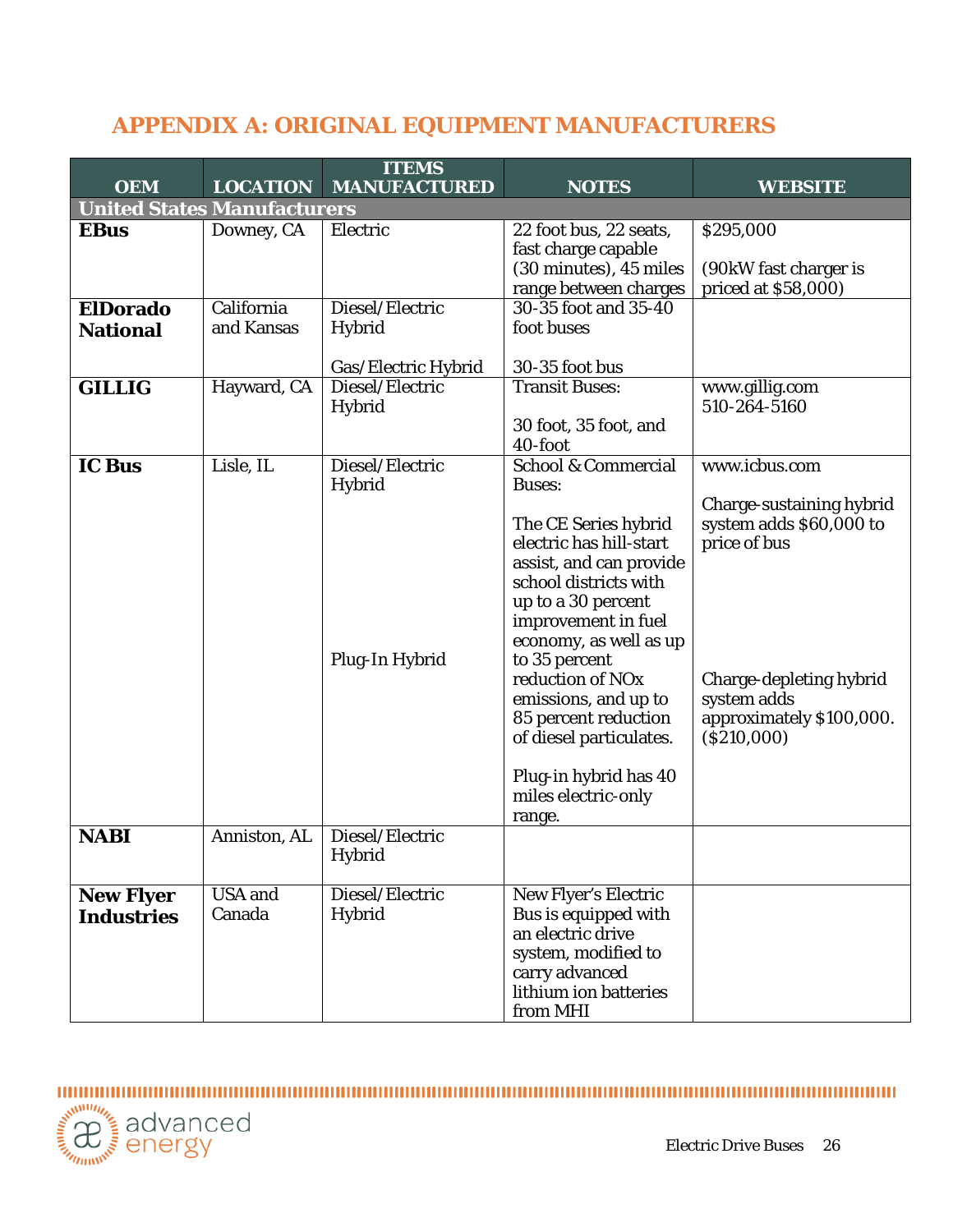| <b>Nova Bus</b>              | <b>USA</b> and  | Hybrid, Plug-In               | <b>Currently developing</b> |                          |
|------------------------------|-----------------|-------------------------------|-----------------------------|--------------------------|
|                              | Canada          | Hybrid and All                | plug-in hybrid and          |                          |
|                              |                 | <b>Electric Transit Buses</b> | battery electric bus        |                          |
|                              |                 |                               | prototypes. Have            |                          |
|                              |                 |                               | existing hybrid             |                          |
|                              |                 |                               | models.                     |                          |
| <b>Proterra</b>              | Greenville,     | All-electric                  | 35-foot low-floor           | \$950,000                |
|                              | <b>SC</b>       |                               | transit bus, 55kWh          | (not including fast fill |
|                              |                 |                               | battery, seats 37, Fast-    | charging station)        |
|                              |                 |                               | fill charging system,       |                          |
|                              |                 |                               | 30 miles range, 12          |                          |
|                              |                 |                               | mph top speed, 23           |                          |
|                              |                 |                               | mpg-e                       |                          |
| <b>Trans Tech</b>            | Warwick.        | Electric                      | All-electric school         |                          |
|                              | <b>New York</b> |                               | buses                       |                          |
|                              |                 |                               |                             |                          |
|                              |                 |                               | 130 mile per charge         |                          |
|                              |                 |                               | range                       |                          |
| <b>Foreign Manufacturers</b> |                 |                               |                             |                          |
| <b>Alexander</b>             | <b>United</b>   | <b>Hybrid Transit and</b>     |                             | www.alexander-           |
| <b>Dennis</b>                | Kingdom         | <b>Coach Buses</b>            |                             | dennis.com               |
| <b>Ashok</b>                 | India           | <b>Transit, Coach and</b>     |                             | www.ashokleyland.com     |
| <b>Leyland</b>               |                 | <b>School Buses</b>           |                             |                          |
| <b>BYD</b>                   | China           | All-electric                  | Full size bus, seats        | \$550,000                |
|                              |                 |                               | 32, 155 miles range,        |                          |
|                              |                 |                               | 62 mph top speed.           |                          |
| <b>Daimler</b>               | Germany         | <b>Hybrid and All</b>         |                             | www.daimler.com          |
|                              |                 | <b>Electric Buses</b>         |                             |                          |
| Optare                       | <b>United</b>   | <b>Hybrid and Electric</b>    |                             | www.Optare.com           |
|                              | Kingdom         | <b>Buses</b>                  |                             |                          |
| <b>Tata</b>                  | India           | <b>Hybrid Buses</b>           |                             | www.tatamotors.com       |
| <b>Motors</b>                |                 |                               |                             |                          |
|                              |                 |                               |                             |                          |
| <b>Van Hool</b>              | <b>Belgium</b>  | Electric                      |                             | www.vanhool.be           |
|                              |                 | <b>Trolley/Buses</b>          |                             |                          |
| <b>Wright Bus</b>            | Ireland         | <b>Hybrid Electric</b>        |                             | www.wrightbus.com        |
|                              |                 | <b>Buses</b>                  |                             |                          |

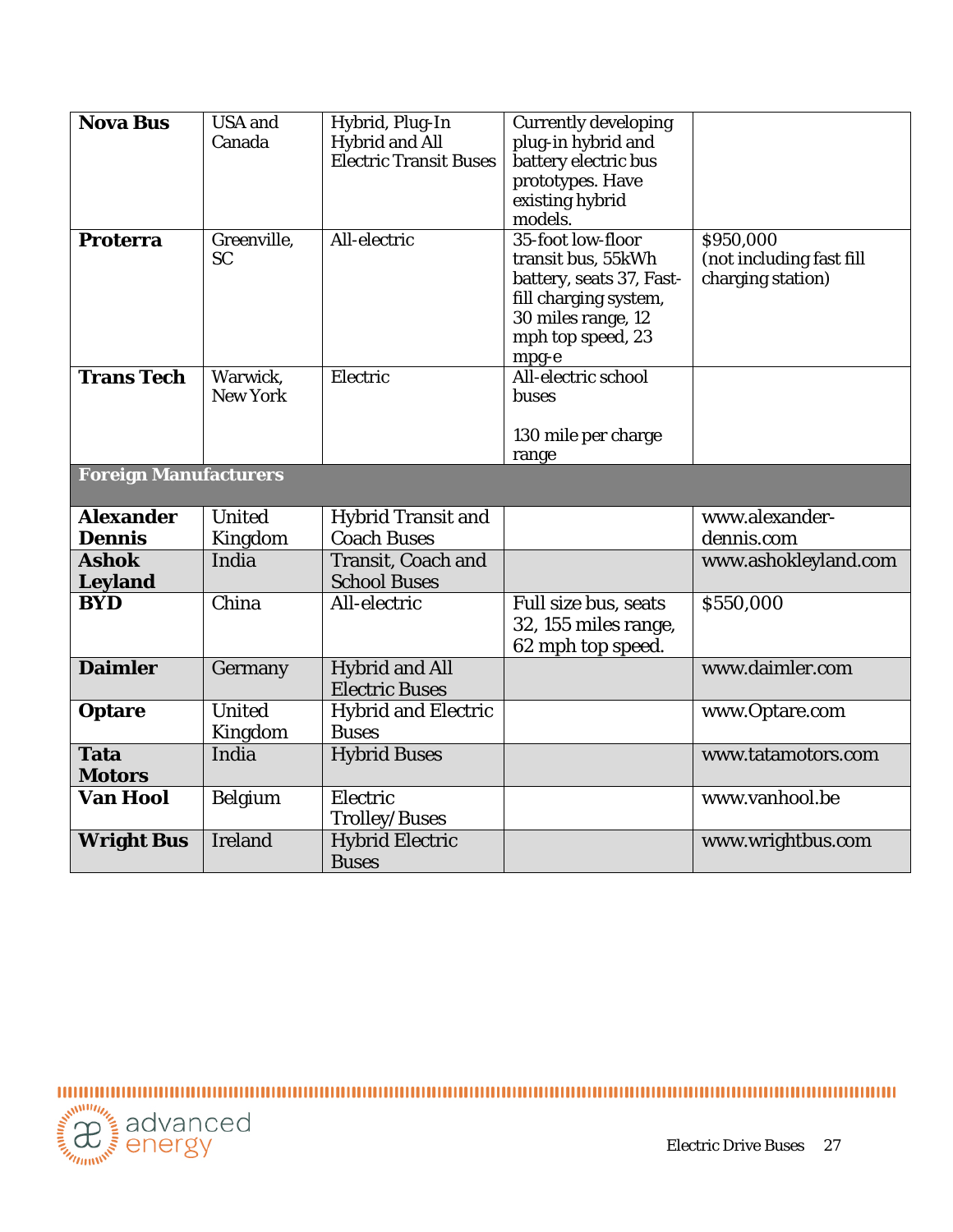## <span id="page-27-0"></span>**WORKS CITED**

- Advanced Energy. (2010). *Plug-In Hybrid Electric School Bus Project.* Retrieved from http://www.advancedenergy.org/transportation/phesb/knowledge\_library.php
- Advanced Energy. (n.d.). *Community Planning Guide for Plug-In Electric Vehicles.* Retrieved from Advanced Energy: http://www.advancedenergy.org/transportation/resources/Community%20Planning%2 0Guide.pdf
- Bombadier. (2013). *The Evolution of Mobility.* Retrieved from Bombadier: http://www.bombardier.com
- EESI. (2007). *Hybrid Buses Costs and Benefits.* Retrieved from Environmental and Energy Study Institute : http://www.eesi.org/files/eesi\_hybrid\_bus\_032007.pdf
- Eudy, L. (2012). *FTA's TIGGER Program Supporting Sustainable Transit Operations.* Retrieved from http://ad.apta.com/mc/sustainability/previous/2012/presentations/Presentations/Eud y,Leslie-FTA-TIGGER-Supporting-Sustainable-Transit-Operations.pdf
- Federal Transit Administration. (2012, 3 12). *TIGGER Program Information Sheets.* Retrieved from FTA DOT: http://www.fta.dot.gov/about\_FTA\_14440.html
- Federal Transportation Administration. (2013). *FTA's TIGGER Program.* Retrieved from FTA DOT: http://www.fta.dot.gov/12351\_11424.html
- Hayes, R. R., Williams, A., Ireland, J., & Walkowicz, K. (2006). *King County Metro Transit: Allison Hybrid Electric Transit Bus Laboratory.* Retrieved from National Renewable Energy Laboratory Technical Report: http://www1.eere.energy.gov/vehiclesandfuels/avta/pdfs/heavy/king\_co\_9-06.pdf
- Jerram, L., & Gartner, J. (2012). *Executive Summary: Electric Drive Buses.* Retrieved from http://www.navigantresearch.com/wordpress/wp-content/uploads/2012/08/EBUS-12- Executive-Summary.pdf
- Malouff, D. (2011, June 17). *Are Electric Buses in the Future?* Retrieved from Greater Greater Washington : http://greatergreaterwashington.org/post/10930/are-electric-buses-inthe-future/

Proterra. (2013). *Proterra.* Retrieved from http://www.proterra.com

Proterra. (2013, March 7). *Proterra Adds San Antonio to List of Cities Operating its Zero-Emissions Battery-Electric Buses.* Retrieved from Proterra: http://www.proterra.com/index.php/mediacenter/companynews/proterra\_adds\_san\_a ntonio\_to\_list\_of\_cities\_operating\_its\_zero-emissio/